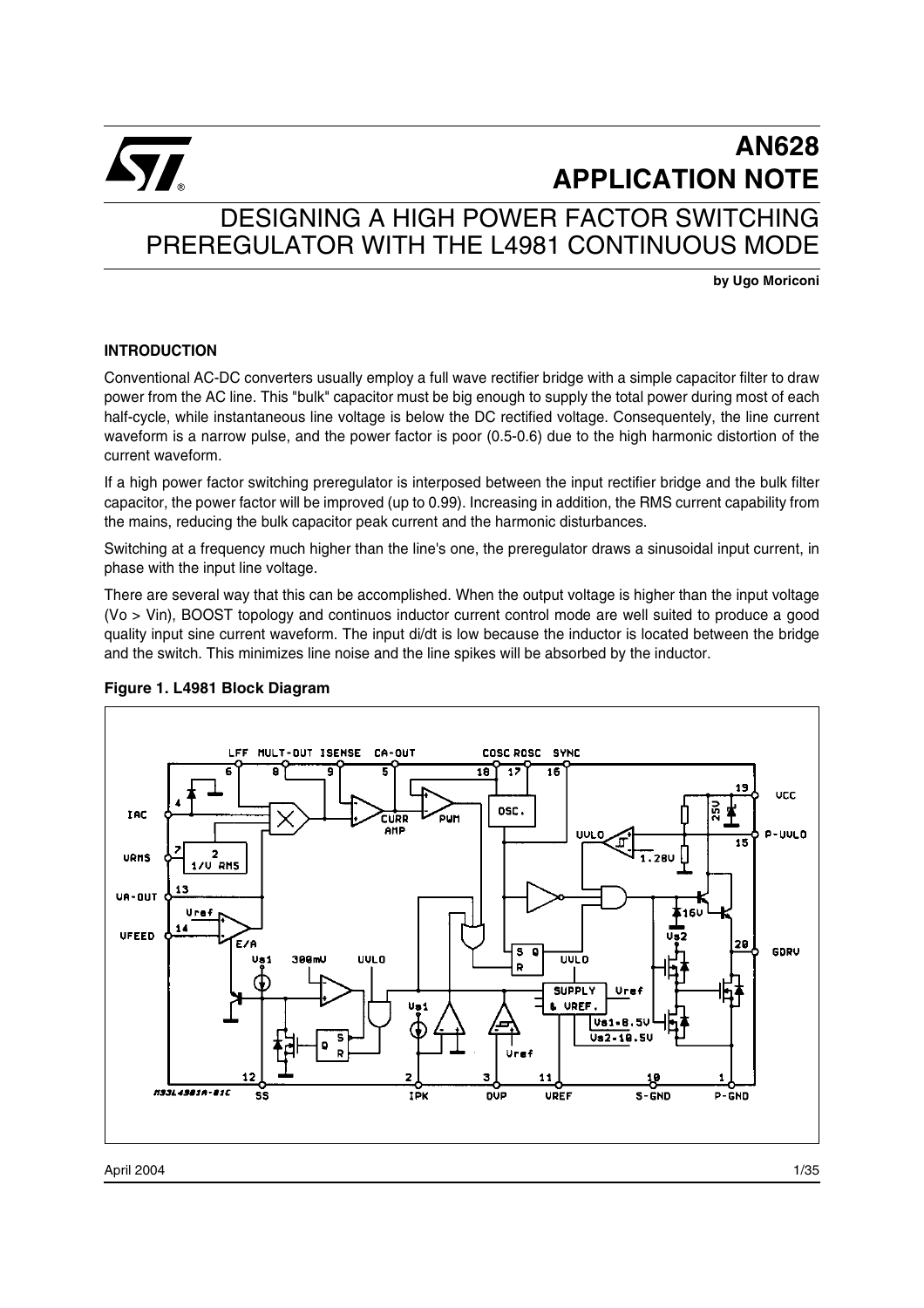### **THE L4981 PFC CONTROLLER IC**

The L4981 integrated circuit is a continous mode average current controller with several specific functions for active power factor correction. It can operate in high quality, medium/high power conversion range and provides all the necessary features to achieve a very high power factor, up to 0.99. Thanks to the BCD technology used, operative switching frequency higher than 200kHz can be used.

The L4981 can be used in systems with universal input mains voltage without any line switch.

This new PFC offers the alternative of synchronization working at fixed frequency (L4981A), or working in modulated frequency (L4981B) to optimize the size of the input filter. Both devices control the conversion in average current mode PWM to maintain a sinusoidal line current without slope compensation.

### **MAIN FEATURES:**

- Switching frequency higher than 200 kHz.
- Under Voltage Lockout with hysteresis and programmable turn-on threshold.
- Overvoltage and Overcurrent Protection.
- Precise (2%) on chip Reference externally available.
- Input/Output Synchronization (only for L4981A).
- Feed Forward Line and Load regulation.
- Universal input mains.
- Average current mode PWM.
- High Output Current totem pole driver.
- Low Start-up supply current.
- Soft Start.

### **P.F.C. BOOST TOPOLOGY OPERATION**

The operation of the P.F.C. boost converter (see fig. 2) can be summarized in the following description.

The A.C. line voltage is rectified by a diode bridge and the rectified voltage delivered to the boost converter. The boost converter section, using a PWM switching technique, boosts the rectified input voltage to a D.C. controlled output voltage (V<sub>O</sub>). The section consists of a boost inductor (L), a controlled power switch (Q), a boost diode (D), an output capacitor (CO) and, obviously, a control circuitry.

Referring to the time-variable mains voltage (sine waveform), the converter produces a boost inductor average current like the rectified input voltage, changing continuosly the duty-cycle of the active switch (Q).

The boosted D.C. voltage is controlled to a programmed value, higher than the maximum input instantaneous voltage (V<sub>Ipk</sub>).

Referring to the main currents shown in fig.2 schematic, the simplified formulae are (assuming: power efficiency  $= 1$ ; output ripple voltage  $= 0$ ; high frequency inductor ripple current  $= 0$ ):

1) Peak inductor (L), switch (Q) and diode (D) currents

$$
I_{Lpk} = I_{Qpk} = I_{Dpk} = 2 \cdot \frac{P_O}{V_{lpk}}
$$

2) RMS inductor current

$$
I_{\text{Lrms}} = \sqrt{2} \cdot \frac{P_{\text{O}}}{V_{\text{lpk}}}
$$

2/35

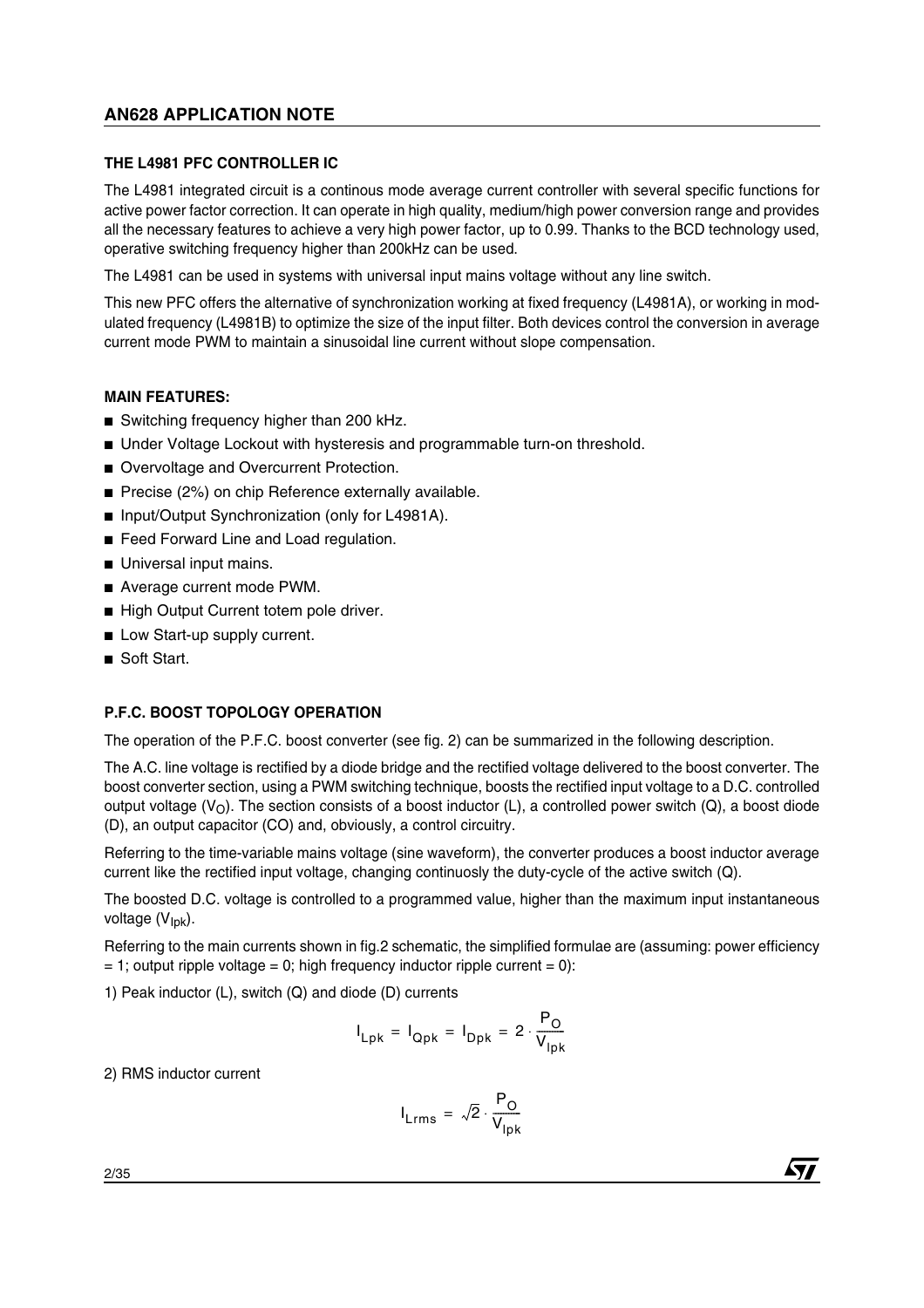### **Figure 2.**



3) RMS switch current

$$
I_{Qrms} = \frac{P_O}{V_{lpk}} \cdot \sqrt{2 - \frac{16 \cdot V_{lpk}}{3 \cdot \pi \cdot V_O}}
$$

4) Average diode current

 $I_{Dayg} = I_{O}$ 

5) RMS diode current

$$
I_{\text{Drms}} = \frac{P_{\text{O}}}{V_{\text{lpk}}}\cdot \sqrt{\frac{16 \cdot V_{\text{lpk}}}{3 \cdot \pi \cdot V_{\text{O}}}}
$$

6) Total RMS capacitor (CO) current

$$
I_C = I_O \sqrt{\frac{16 \cdot V_O}{3 \cdot \pi \cdot V_{lpk}} - 1}
$$

7) RMS twice line frequency capacitor current

$$
I_{C(2f)rms} = \frac{I_O}{\sqrt{2}}
$$

8) RMS high frequency capacitor current

$$
I_{\text{C(hf)rms}} = I_{\text{O}} \sqrt{\frac{16 \cdot V_{\text{O}}}{3 \cdot \pi \cdot V_{\text{lpk}}}} - 1.5
$$

The figure 3 shows the above mentioned quantities, normalized to the D.C. output current (I<sub>O</sub>), plotted versus  $V_{\text{lpk}}$  /  $V_{\text{O}}$  ratio. Moreover, the  $I_{\text{Lpk}} \cdot I_{\text{Lrms}}$  normalized to  $I_0^2$  value, related to the inductor energy ( $I^2 \cdot L$ ), is plotted in the diagram (dotted line). This last plot gives an idea on the heavy increase of the inductor size operating with large input voltage range.

Obviously, in real application the efficiency is less than 100% ( $\eta$  < 1). The output voltage ripple, related to the output capacitor (C<sub>O</sub>) is a parameter to be considered. The inductor high frequency current ripple (ΔI<sub>L</sub>) is another parameter affected by the inductor value (L), the switching frequency  $(f_{sw})$  and the delivered power (P<sub>O</sub>).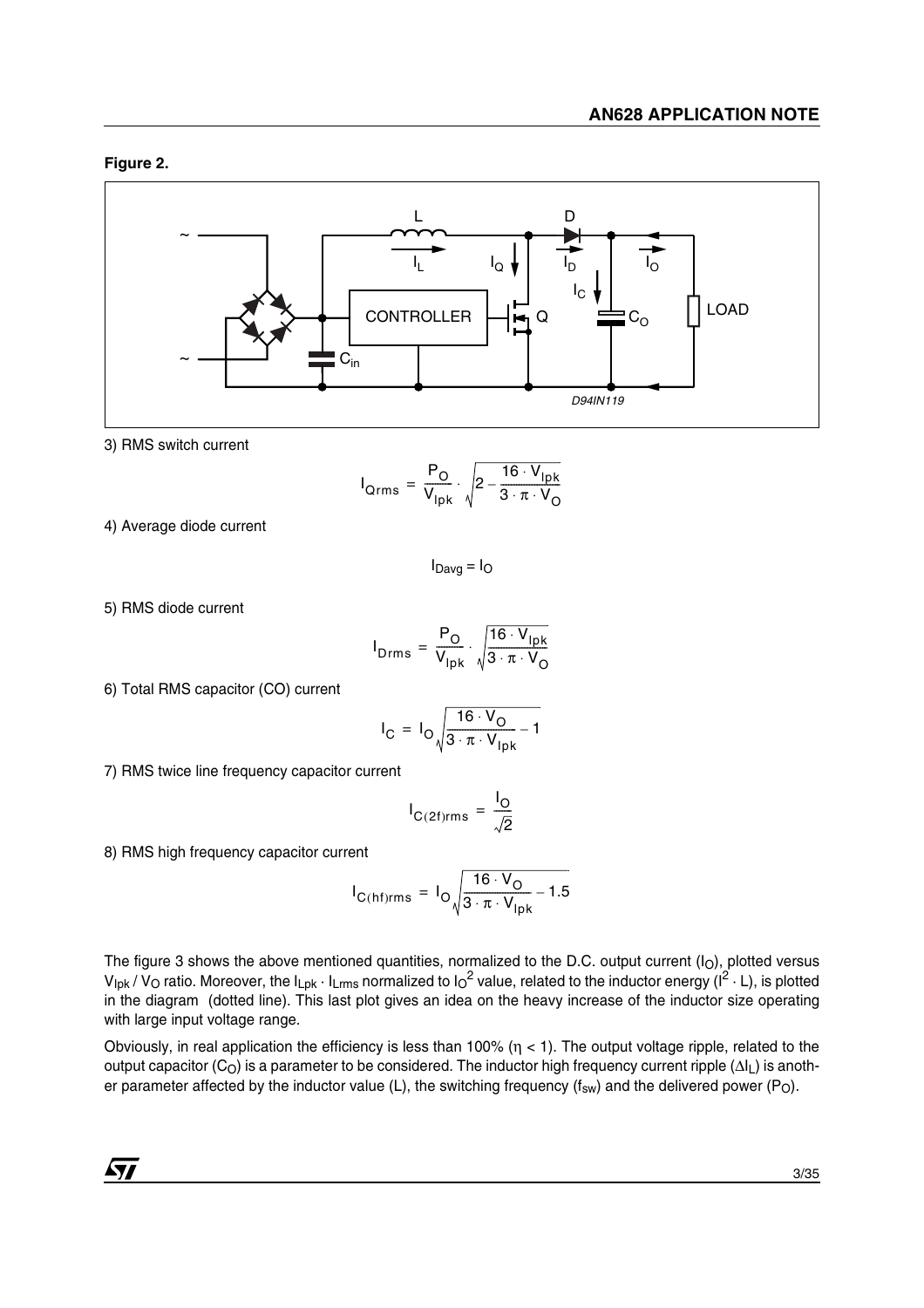### **Figure 3.**



# **Figure 4.**



 $\sqrt{1}$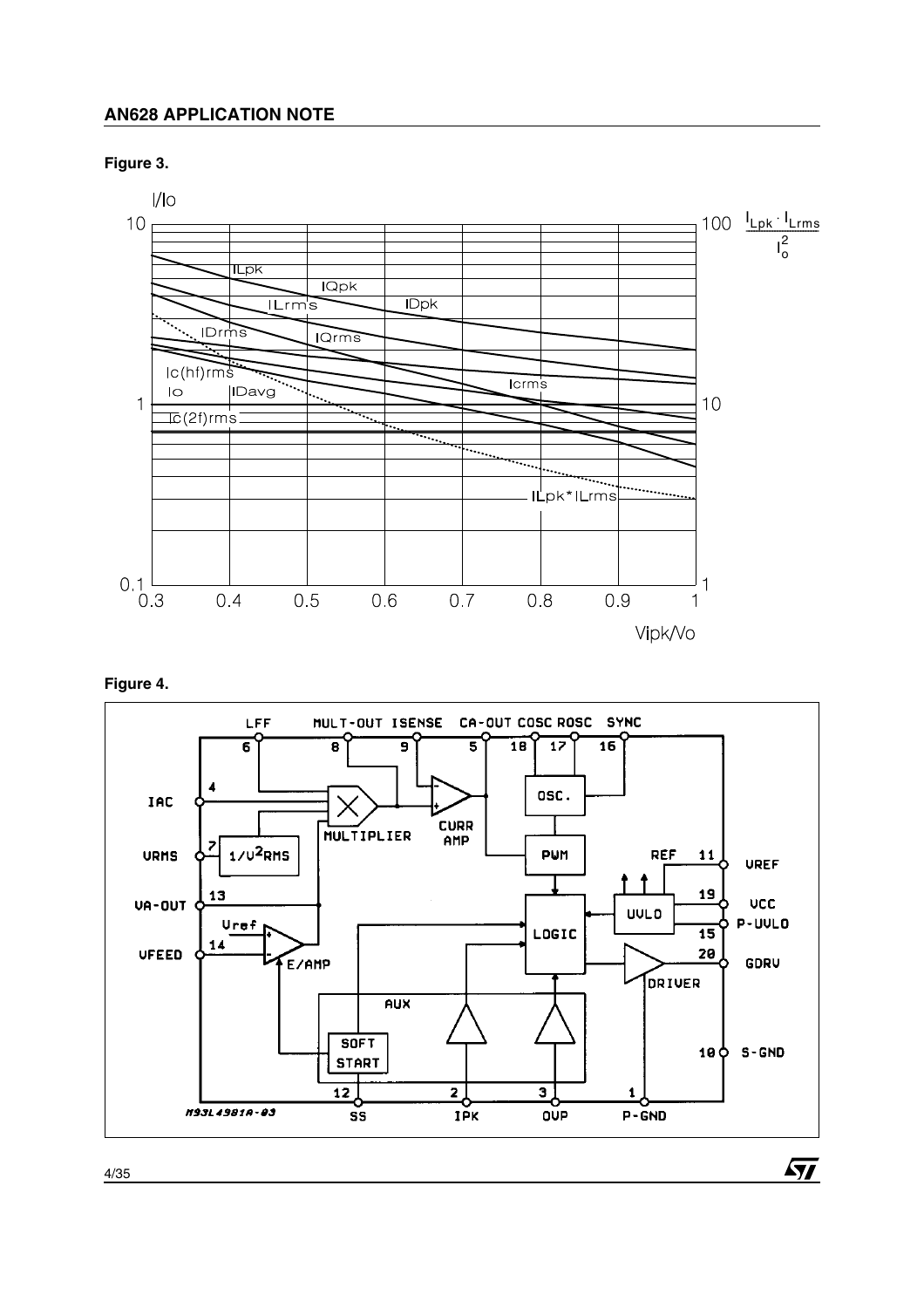### **CONTROLLER FUNCTION DESCRIPTION.**

The L4981 I.C. controls the conversion process with a continuous mode average current method, using two control loops (current loop and voltage loop) see fig. 5. Moreover, several internal functions ensure high quality conversion performance.

A description of the internal blocks will be detailed in the design criteria section and pin description. However, referring to fig. 4, here below a brief description of the main functions is done:

#### **Multiplier block.**

This block produces an output current (programming current) as a product result of four different input signals (see fig. 13 for details). The multiplier output current, through a resistor connected to the negative side of a sense resistor, determines the error signal to the current loop.

#### **Figure 5.**



#### **Figure 6.**



### **Operational amplifier blocks.**

Two amplifiers allow loop control. The first one (E/A), feeds back the output voltage ( $V_O$ ) and delivers its output to the multiplier block. The second (C/A), feeds back the line current and produces the reference for the PWM section.

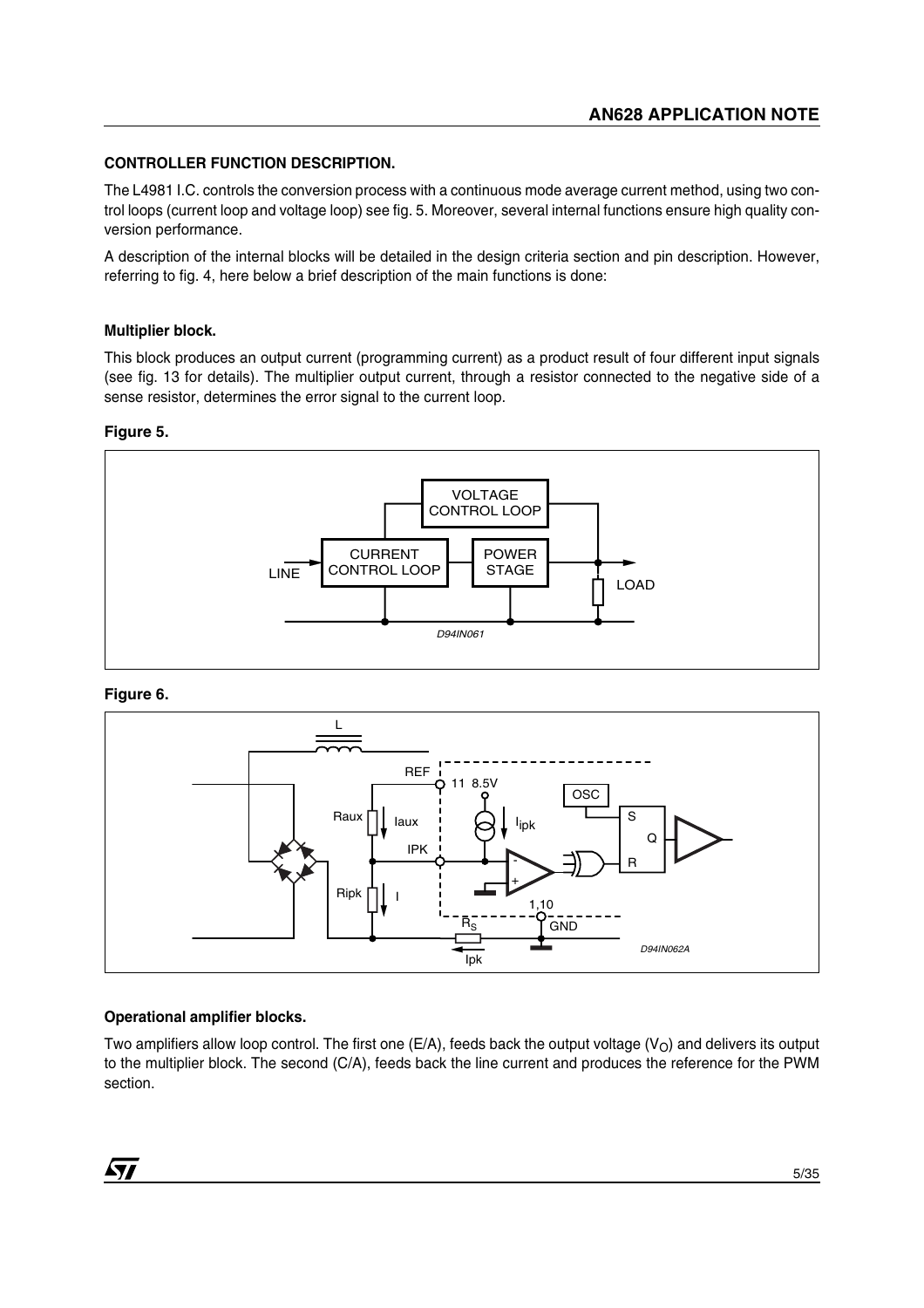### **PWM block.**

This block, comparing the sawtooth produced by the oscillator, with the reference signal from the C/A output, modulates its output signal duty-cycle. Its output, by the logic and driver sections, allows the controlled switch (Q) to modulate the inductor current.

### **Logic block.**

Controls the flow from the PWM and the output with the Auxiliary function signals and soft start.

### **Driver block.**

The driver supplies the gate current to turn on and off the power switch (Q). It delivers up to 1A peak current to allow high switching frequency applications.

### **Aux functions.**

The Auxiliary functions allow to avoid overstress on power components of the application.

### **Power supply block.**

This circuitry delivers the internal supply and references, recognizes the Undervoltage and Stand-by conditions to save consumption.

# **P.F.C. BOOST DESIGN CRITERIA**

L4981 PIN DESCRIPTION AND BIASING CIRCUITRY.

**Pin 1.** P-GND (Power stage ground). This pin, on the pc-board, has to be connected close the external Mosfet source.

**Pin 2.** I<sub>PK</sub> (Overcurrent protection input). The current limitation is obtained with an internal comparator that holds down the output driver when the voltage at IPK input goes down to zero. In the L4981A, to preset the IPK input there is an internal current source  $(I_{ipk})$  of typically 85µA. The maximum peak current  $(I_{pk})$  can be programmed connecting (see fig. 6) a single resistor  $(R_{ipk})$  between this pin and the sense resistor  $(R<sub>S</sub>)$ :

$$
R_{ipk} = \frac{R_S \cdot I_{pk}}{I_{ipk}}
$$

In the L4981B, to preset the IPK input, an auxiliary resistor ( $R_{\text{aux}}$ ), connected from the VREF pin to the I<sub>PK</sub> pin, is required. The maximum peak current ( $I_{\text{DK}}$ ) can be programmed choosing (see fig. 6) the resistances  $R_{\text{aux}}$  and Ripk:

$$
R_{ipk} = \frac{R_S \cdot I_{pk}}{I_{aux}}
$$

V<sub>VREF</sub>  $=$   $\frac{VHEF}{R_{\text{aux}}}$ 

Where:

Note: If used with the L4981A, the auxiliary resistor avoids that the current source spread affects the precision of the protection simply getting an auxiliary current  $(I_{\text{aux}})$  much higher than  $I_{\text{ink}}$ .

I aux

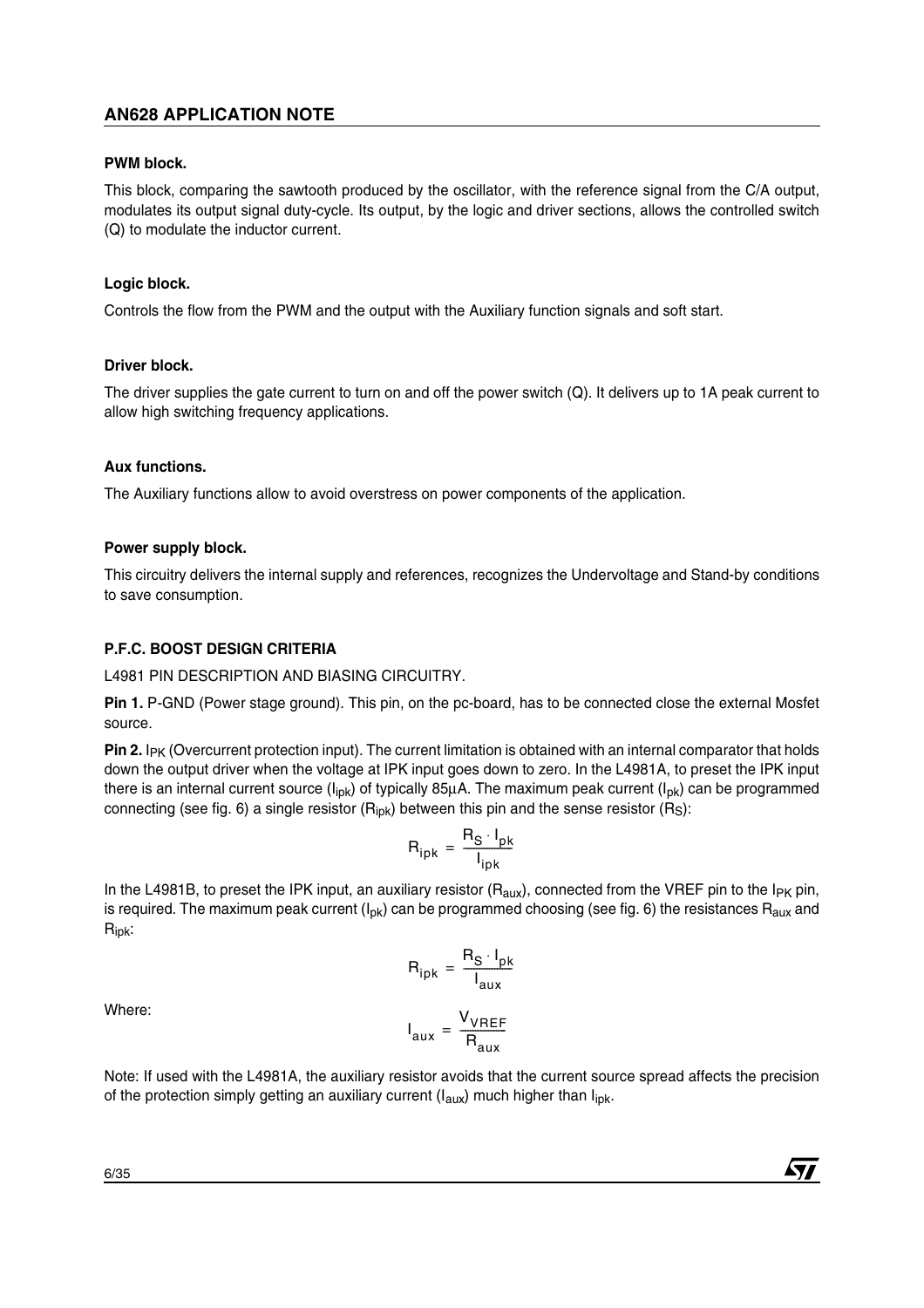Pin 3. OVP (Overvoltage protection input). A comparator with a precise 5.1V reference voltage and 250mV of hysteresis, detects the overvoltage condition and turns the controller in stand-by condition (with low power consumption) and discharges the soft start capacitor. This pin (see fig. 7) has to be externally connected with a resistive divider (Ra and Rb) to the D.C. output voltage. The divider ratio is defined by the relation:

$$
\frac{\text{Ra}}{\text{Rb}} = \frac{\text{V}_0 + \Delta \text{V}_{OUT}}{5.1 \text{V}} - 1
$$

where: ΔV<sub>OUT</sub> is the output overvoltage limit.

# **Figure 7.**



**Pin 4.** IAC (A.C. current input). This pin (see fig. 8) has to be connected through a resistor to the rectified line voltage to drive the multiplier with a current  $(II_{AC})$  proportional to the instantaneous line voltage:

$$
I_{\text{IAC}} = \frac{V_{\text{I}}}{R_{\text{ac}}}
$$

The relation between the input alternate current ( $I_{IAC}$ ) and the output current (programming signal Imult) of the multiplier is described at MULT-OUT section (pin8).

### **Figure 8.**



Pin 5.CA-OUT (Current amplifier output). The CA\_OUT deliveres its signal to the PWM comparator. An external network (see fig. 9) defines the suitable loop gain to process the multiplier output and the line current signals. To avoid oscillation problem (see fig. 10) the maximum inductor current downslope (VO/L) has to be lower than oscillator ramp-slope  $(V_{srp} \cdot f_{sw})$ :

$$
\frac{V_O}{L} \cdot R_s \cdot G_{ca} \leq V_{srp} \cdot f_{sw}
$$

 $\sqrt{1}$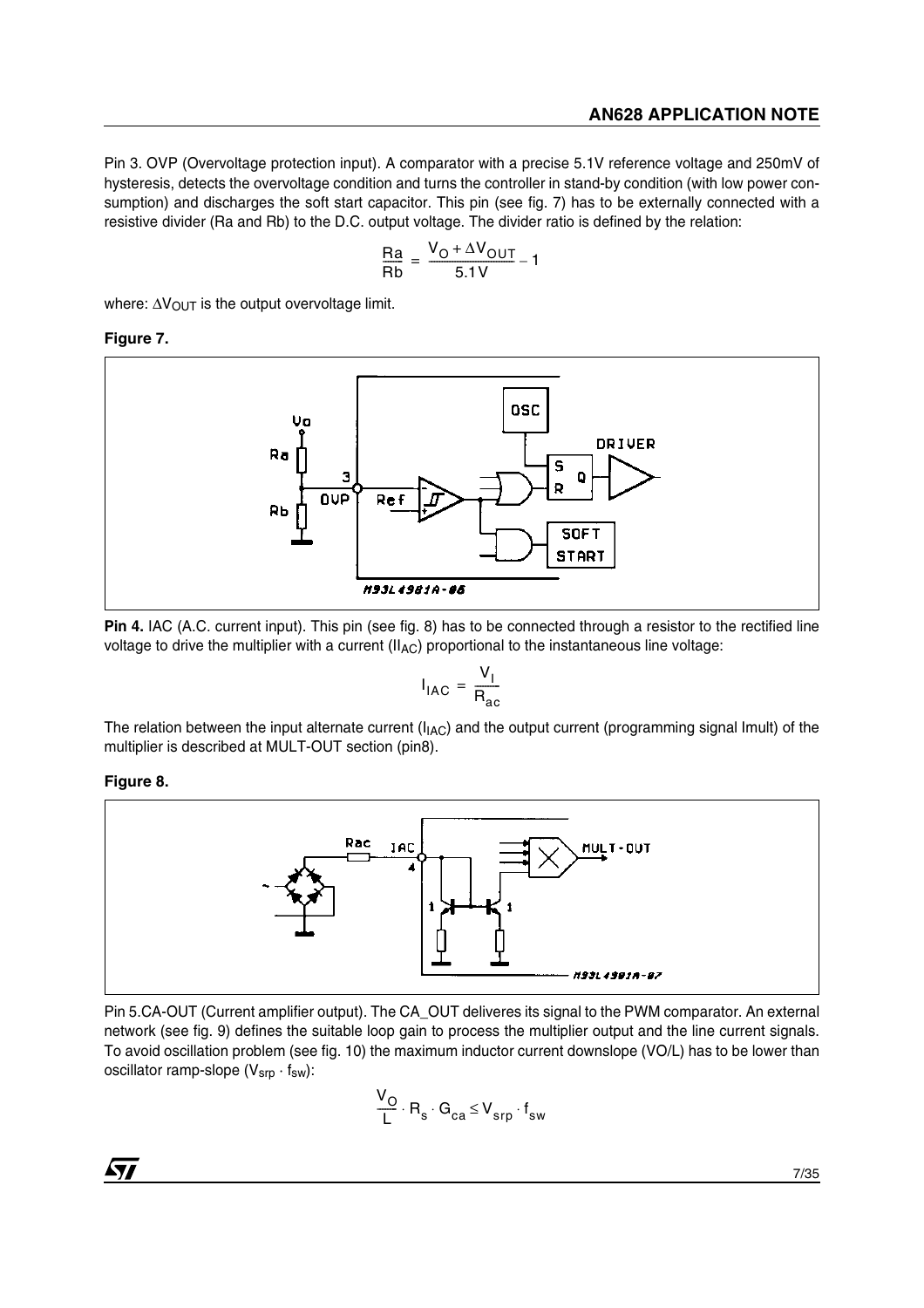#### where:

Vsrp is the oscillator ramp peak-peak voltage.  $G_{ca}$  is the current amplifier gain. f<sub>sw</sub> is the switching frequency.

and rewritten as:

$$
G_{ca} \leq \frac{V_{srp} \cdot f_{sw} \cdot L}{V_O \cdot R_s}
$$

# **Figure 9.**



### **Figure 10.**



defines the high frequency C/A gain (1 +  $\frac{R_f}{D}$ ):  $\overline{\overline{R}}_i$ 

$$
\frac{R_f}{R_i} \leq \frac{V_{srp} \cdot f_{sw} \cdot L}{V_O \cdot R_S} - 1
$$

To define the Cf value, it's useful to consider the current openloop gain, defined by the ratio between the voltage across Rs and the current amplifier output signal:

$$
G_{avg} = \frac{v_{rs}}{v_{ca}}
$$

8/35

 $\sqrt{27}$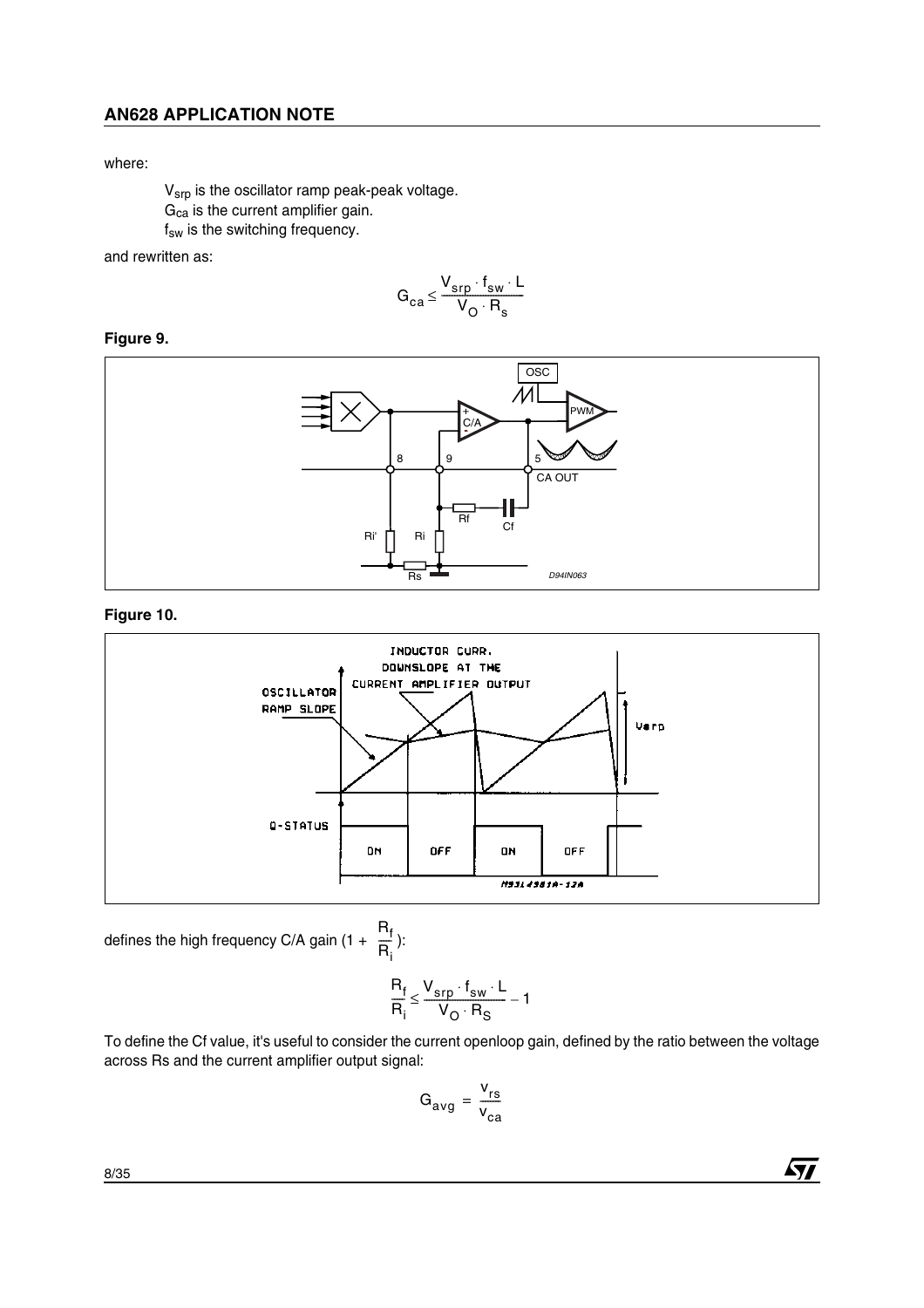Because, in worst condition is:

$$
v_{rs} = \frac{R_s \cdot V_O}{s \cdot L}
$$

and the total variation of  $v_{ca}$  (the reference signal for PWM) is  $V_{srp}$ :

$$
G_{avg} = \frac{R_s \cdot V_O}{V_{srp} \cdot 2\pi \cdot f \cdot L}
$$

Multiplying this G<sub>avg</sub> by G<sub>ca</sub> and solving for the crossover frequency (f = f<sub>c</sub>), follows:

$$
f_c = \frac{f_{sw}}{2\pi}
$$

To ensure a phase margin (higher than 45°), the zero frequency (f<sub>z</sub>) should be about  $\frac{\omega}{\gamma}$  , than: f c  $\frac{c}{2}$ 

$$
f_z = \frac{f_{sw}}{4 \cdot \pi} = \frac{1}{2 \cdot \pi \cdot C_f \cdot R_f} \Rightarrow C_f = \frac{2}{R_f \cdot f_{sw}}
$$



**Pin 6.** LFF (Load feed-forward input). This voltage input pin allows to modify the multiplier output current proportionally to the load in order to improve the response time versus load transient. The control is working with  $V_{LFF}$  between 1.5V and 5.1V. If this function is not used, the LFF pin has to be connected to VREF pin.See also appendix A.

**Pin 7.** VRMS. Input to the divider (1/V $^2$ <sub>RMS</sub>), it is especially useful in universal mains applications to compensate the gain variation related to the input voltage change. It will be connected to an external network (see fig. 12a) giving a voltage level proportional to the mains  $V<sub>RMS</sub>$ . The best control is reached using a V<sub>RMS</sub> voltage level in the range between 1.5V and 5.5V.

**Figure 12a.** 



To avoid line current distorsion, the rectified mains ripple (2f) level has to be reduced. A two pole filter, with three resistors and two capacitors, setting the lowest pole at 2Hz and the highest one at 13Hz, is enough to get the useful voltage level reducing to - 80dB the 100Hz gain.





The signal (pin 7), with the network in fig. 12a is:

**Ayy**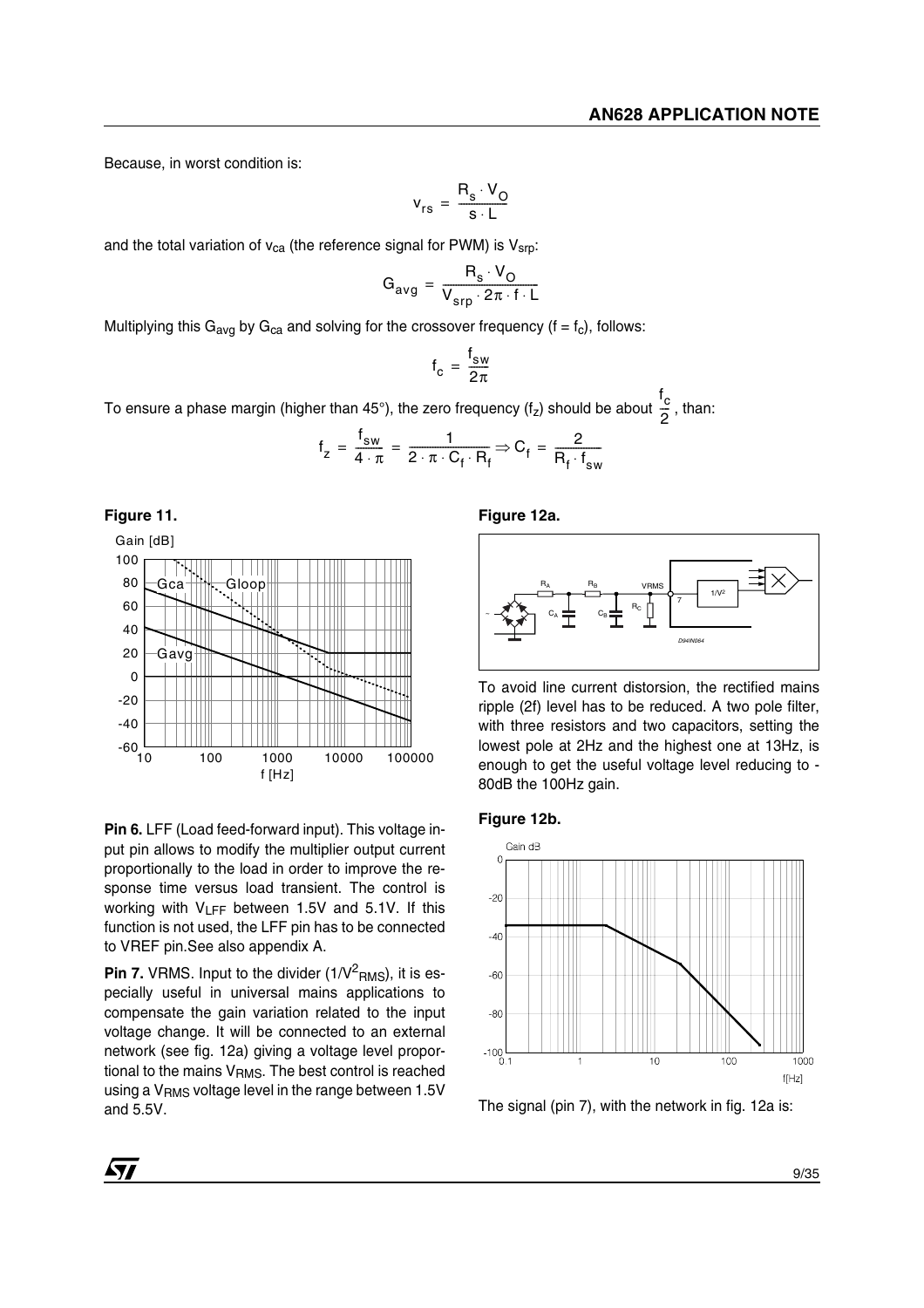| $VRMS = 85V (110V - 20%)$  | $VRM(7) = 1.6V$ |
|----------------------------|-----------------|
| $VRMS = 260V (220V + 20%)$ | $VRM(7) = 5V$   |
| Gain at 2f(100Hz)          | -80dB           |

**Pin 8.** MULT-OUT (Output of the multiplier). This pin deliveres the programming current (Imult) according to the relation:

$$
I_{mult} = 0.37 \cdot I_{IAC} \cdot \frac{(V_{va-out} - 1.28V) \cdot (0.8 \cdot V_{LFF} - 1.28V)}{V_{RMS}^2}
$$

where:  $V_{VA-OUT} = E/A$  output voltage range

 $V_{LFF}$  = voltage input at pin 6

 $V<sub>RMS</sub>$  = voltage input at pin 7

 $I_{IAC}$  = input current at pin 4

To optimize the multiplier biasing for each application, the relation between Imult and the other input signals to the multiplier are here reported (refer to figure 13 and see figures 13a to 13h).

**Figure 13.** 



10/35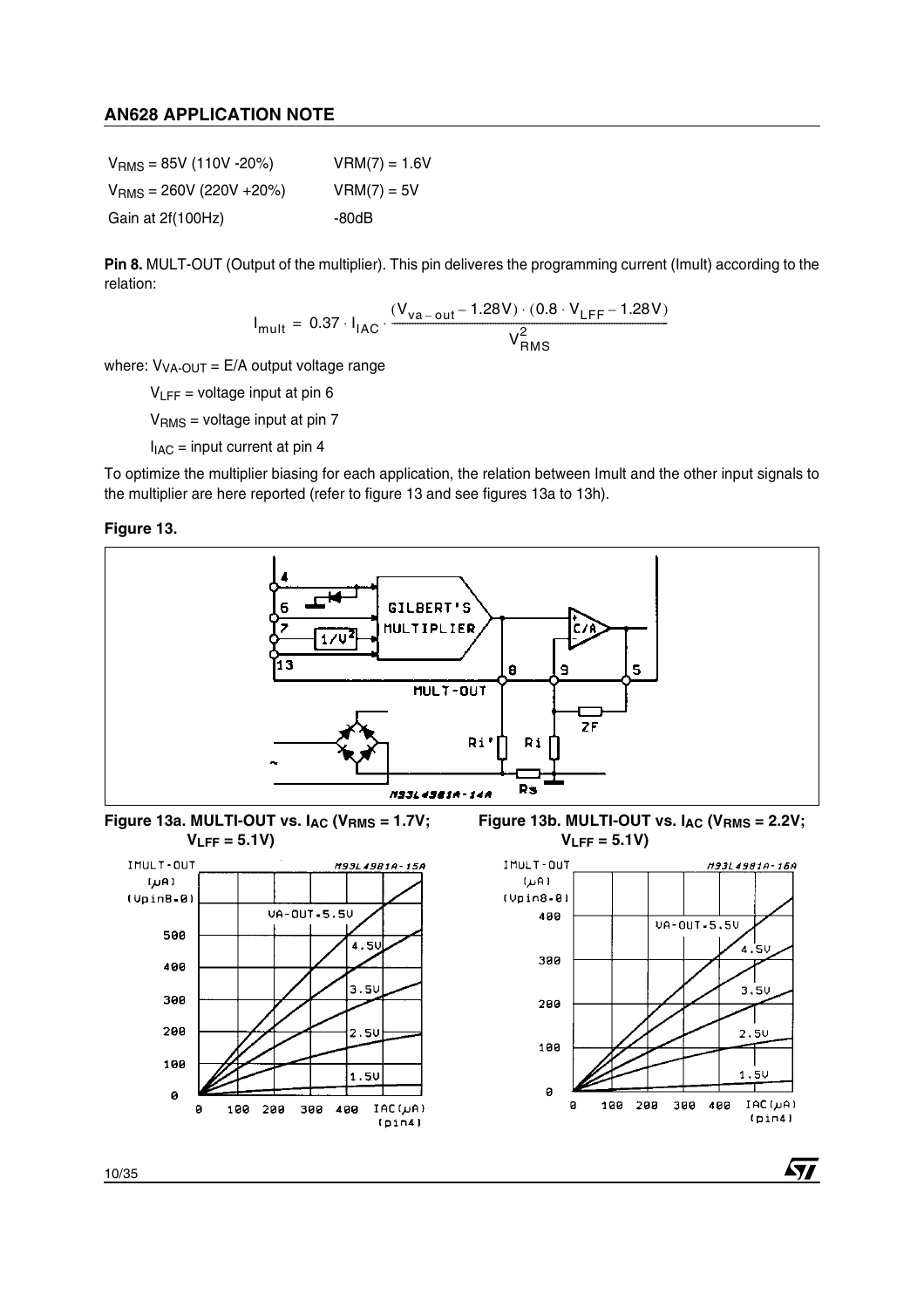

**Figure 13c. MULTI-OUT vs. IAC (VRMS = 4.4V;** 





Figure 13e. MULTI-OUT vs. I<sub>AC</sub> (V<sub>RMS</sub> = 1.7V; **VLFF = 2.5V)**



57





**Figure 13g. MULTI-OUT vs. IAC (VRMS = 4.4V; VLFF = 2.5V)**



**Figure 13h. MULTI-OUT vs. IAC (VRMS = 5.3V; VLFF = 2.5V)**

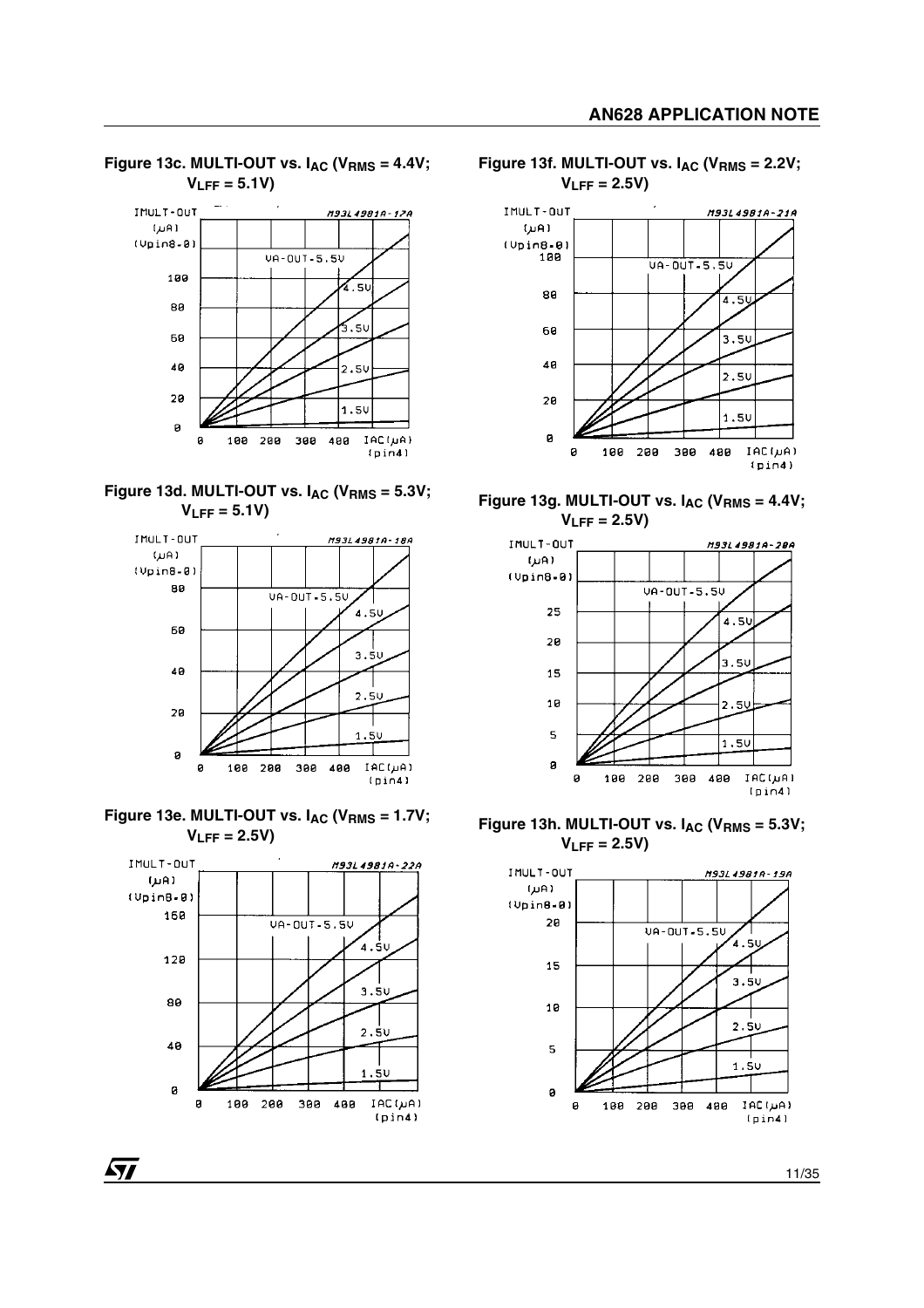Pin 8 has to be connected through a resistor  $(R_i')$  to the negative side of  $R_s$  (see fig. 9) to sum the  $(I_L \cdot R_S)$  and the  $(I_{mult} \cdot R_i)$  signals. The sum result is the error signal voltage to the current amplifier non inverting input.

$$
R_i' \cdot I_{mult} = R_s \cdot I_L
$$

**Pin 9.** ISENSE (Current Amplifier inverting input). This pin, is externally connected to the external network described at CA-OUT (pin 5). To be noted that Ri and Ri' have the same value because of the high impedance feedback network.

**Pin 10.** SGND (Signal ground). It has to be connected, to the pc-board GND, close the filtering reference capacitor.

**Pin 11.** VREF (Voltage reference). An internal bandgap circuitry, allows an accurate voltage reference. An external capacitor filter (from 100nF to some  $\mu$ F) connected to the signal ground is recommanded (see fig. 14). This pin can deliver up to 10mA and can be used for external needs (e.g. enable for other circuits).

### **Figure 14.**



**Pin 12.** SS (Soft start). This feature avoids current overload on the external Mosfet (Q) during the ramp-up of the output boosted voltage. An internal switch discharges the capacitor if output overvoltage or VCC undervoltage are detected. An internal current generator of 100µ with the external capacitor define the soft start time costant (see fig. 15). Because the voltage at the softstart pin acts on the E/A output (driving the multiplier with  $V_{\text{VAOUT}} = 5.1V$  typical voltage swing), the softstart time is defined by:

$$
t_{SS} = C_{ss} \cdot \frac{V_{VA-OUT}}{I_{SS}}
$$

**Figure 15.** 



*ST*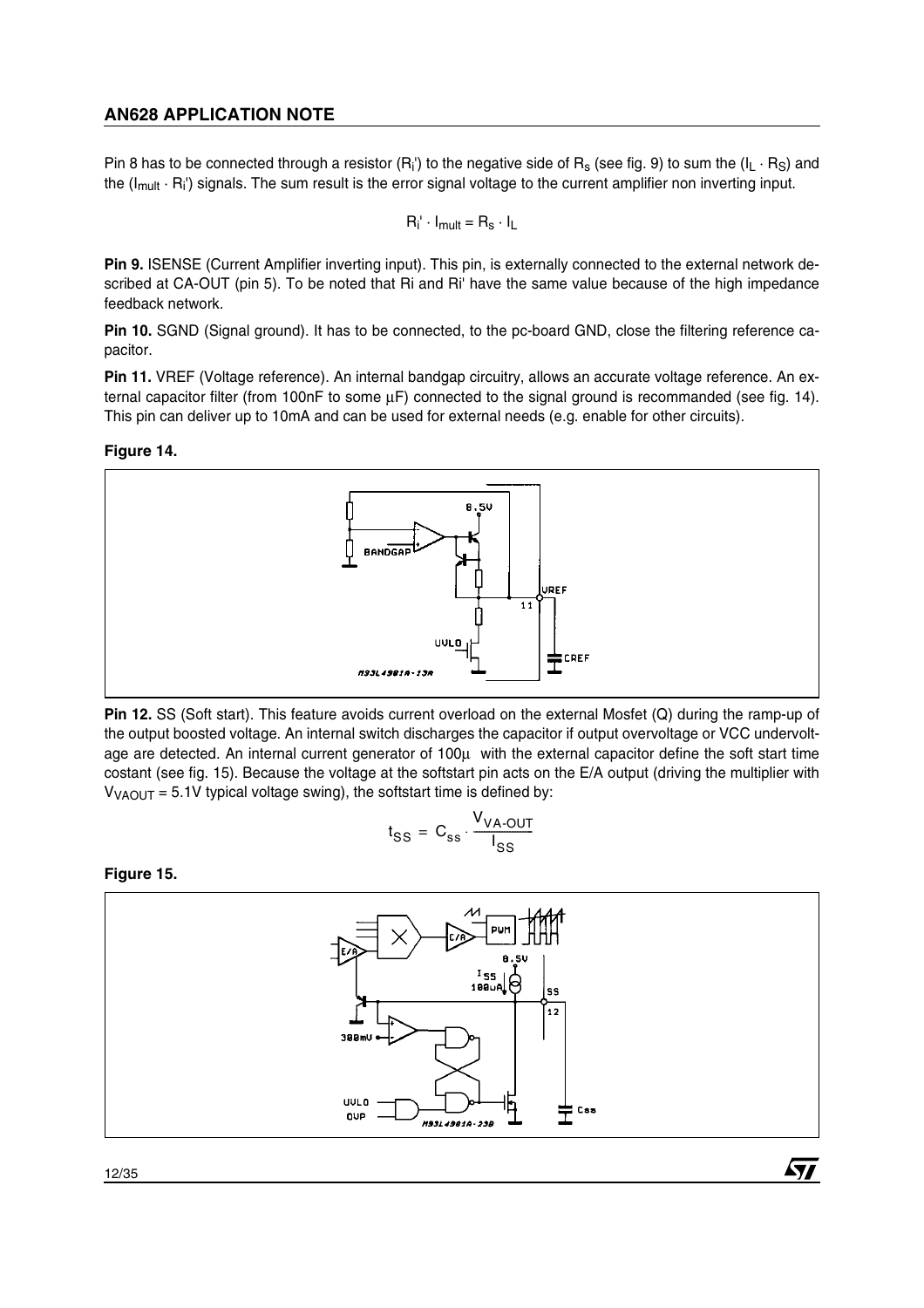This time  $(t_{\rm SS})$  depends on the application parameters (output voltage, input voltage, output capacitor value, boost inductor size, etc.) and normally the value amounts at some tens of msec.

**Pin 13.** V<sub>VA-OUT</sub> (Error amplifier output). Output of the E/A that determinates the control of the boosted regulated voltage ( $V_O$ ). This pin has to be connected with a compensation network to the pin 14 (see fig.16).





First of all, the system does not have to attempt to regulate the twice mains frequency output voltage ripple (ΔV<sub>O</sub>) to avoid the line current distorsion. Moreover the system stability has to be ensured. The voltage open loop gain can be splitt in two separated blocks.

The first block small signal gain, is given by the ratio between the E/A output voltage (vea) and output voltage variation (vo) and is defined by the E/A network:

$$
Gea' = \frac{vea}{vo} = \frac{1}{s \cdot R1 \cdot C_r}
$$

Where Gea` is the E/A gain without  $R_r$  ref. fig. 16. R2 has no effect on the error amplifier gain because the inverting input potential is fixed to VREF. The Gea can be seen also as the ratio between the error amplifier output ripple and the imposed output voltage ripple (∆V<sub>O</sub>). The E/A output signal can swing between 1.28V to 5.1V. A value less than 2.5% of the effective E/A output swing voltage ( $V_{VACUIT}$  = 3.82V) could be chosen to fix the C<sub>r</sub>. So, the Gea defined at the output voltage ripple frequency, determinates the C<sub>r</sub> value to ensure the 100/120 Hz (2f) attenuation.

$$
\text{Gea} \le \frac{0.095 \text{V}}{\Delta \text{V}_{\text{O}}}
$$
\n
$$
\text{C}_{\text{r}} = \frac{1}{2 \cdot \pi \cdot 2 \text{f} \cdot \text{R1} \cdot \text{Gea}} \ge \text{Ka} \cdot \frac{\Delta \text{V}_{\text{O}}}{\text{R1}}
$$

where: Ka = 1/60 for 50Hz and 1/72 for 60Hz mains frequency.

Lower C<sub>r</sub> value could increase harmonic distortion. The second block (Power block) is represented by the output filter capacitor (C<sub>O</sub>) with its own reactance (X<sub>CO</sub>), the system has to be able to compensate the total external load variation through the E/A output response (∆Vea). The power gain transfer function (G<sub>pw</sub>), for large variations can be written:

$$
G_{\text{pw}} = I_{\text{O}} \cdot \frac{X_{\text{CO}}}{\Delta V_{\text{ea}}}
$$

The total load variation (I<sub>O</sub>) to be considered is:  $P_{O(max)}/V_{O}$ :

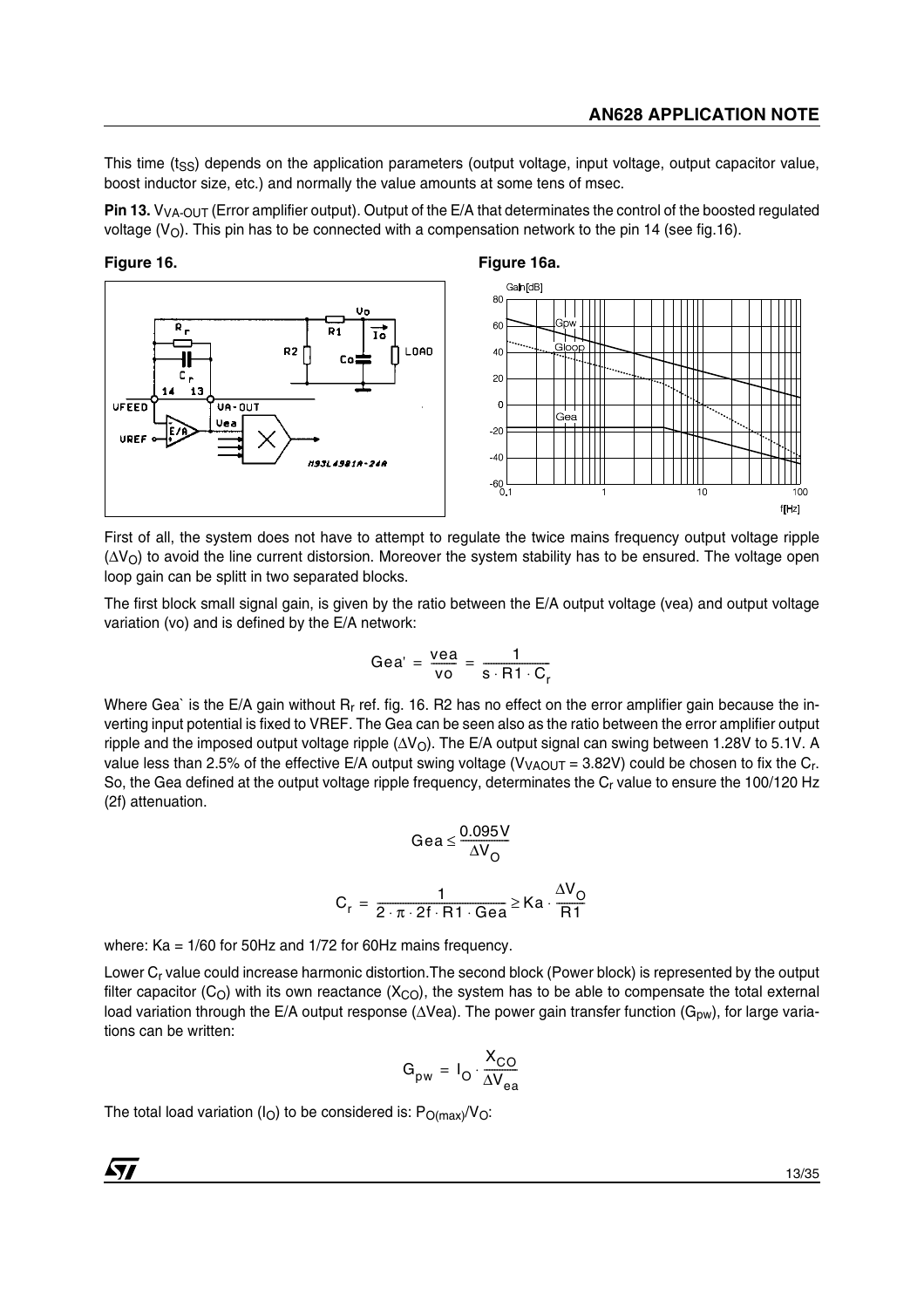$$
G_{pw} = \frac{P_O \cdot X_{CO}}{V_O \cdot \Delta V_{ea}} \Rightarrow G_{pw} = \frac{P_O}{V_O \cdot \Delta V_{ea}} \cdot \frac{1}{s \cdot C_O}
$$

The voltage open loop gain contains two poles in the origin, then stability problem can arise. Connecting the resistor  $(R_r)$  in parallel to the capacitor  $C_r$  to shift the E/A pole from the origin to  $1/(R_r \cdot C_r)$ , the stability is ensured.

The crossover frequency fc can be calculated by  $G_{pw} \cdot G_{ea} = 1$  and therefore:

$$
f_{c} = \sqrt{\left(\frac{P_{O}}{V_{O} \cdot \Delta V_{ea} \cdot 2\pi \cdot C_{O}}\right) \cdot \left(\frac{1}{2\pi \cdot R1 \cdot C_{r}}\right)}
$$

To allow the highest DC gain maintaining a phase margin of at least  $22^{\circ}$ , the R<sub>r</sub> maximum value is imposed as:

$$
R_r \leq \frac{2.75}{2\pi \cdot f_c \cdot C_r}
$$

The output filter capacitor value  $(C<sub>O</sub>)$  is related to the output voltage filtering (see Power section design).

**Pin 14.** VFEED (Error amplifier input). This pin (see fig. 16), connected to the boosted output voltage through a divider, allows the output D.C. voltage regulation. Neglecting the contribution of the E/A feedback resistor  $(R<sub>1</sub>)$ , the 5.1V reference and the output DC voltage  $(V<sub>O</sub>)$  define the ratio between R1 and R2:

$$
\frac{R1}{R2} = \frac{V_O}{5.1V} - 1
$$

To be considered that the R1, togheter with the feedback network(see pin 13 description) define the E/A gain. The R1/Rr ratio affects the load regulation (lower output current increases the output voltage) with the following relation:

$$
\Delta V_{\text{Omax}} = \frac{\Delta V_{\text{ea}} \cdot \text{R1}}{R_r}
$$

where:  $V_{Omax}$  is the maximum output voltage variation due to the E/A gain reduction and load variation. The R1 and R2 will be chosen in the high precision class:

**Pin 15.** P-UVLO (Programmable supply undervoltage threshold). An internal divider (between pin 19, pin 15 and ground) and an internal comparator with a threshold voltage of 1.28V fixes the default turn-on and turn-off 15.5V and 10V levels of the supply section (see fig. 17). Using an external divider  $(R_H$  and  $R_I$ ) it's possible to change the supply thresholds: R<sub>H</sub> fixes the hysteresis, R<sub>L</sub> fixes the turn-on threshold. To design a divider for a given supply threshold, is useful know (see fig. 17), the typical resistor value, useful to design the external divider, are: R1 = 394k, R2 = 88k and R3 = 58k. Anyway, in fig. 17a/b a diagram with threshold values and a table, useful for a fast choice of  $R_H$  and  $R_L$  are shown.

57

For DISABLE function see Appendix B.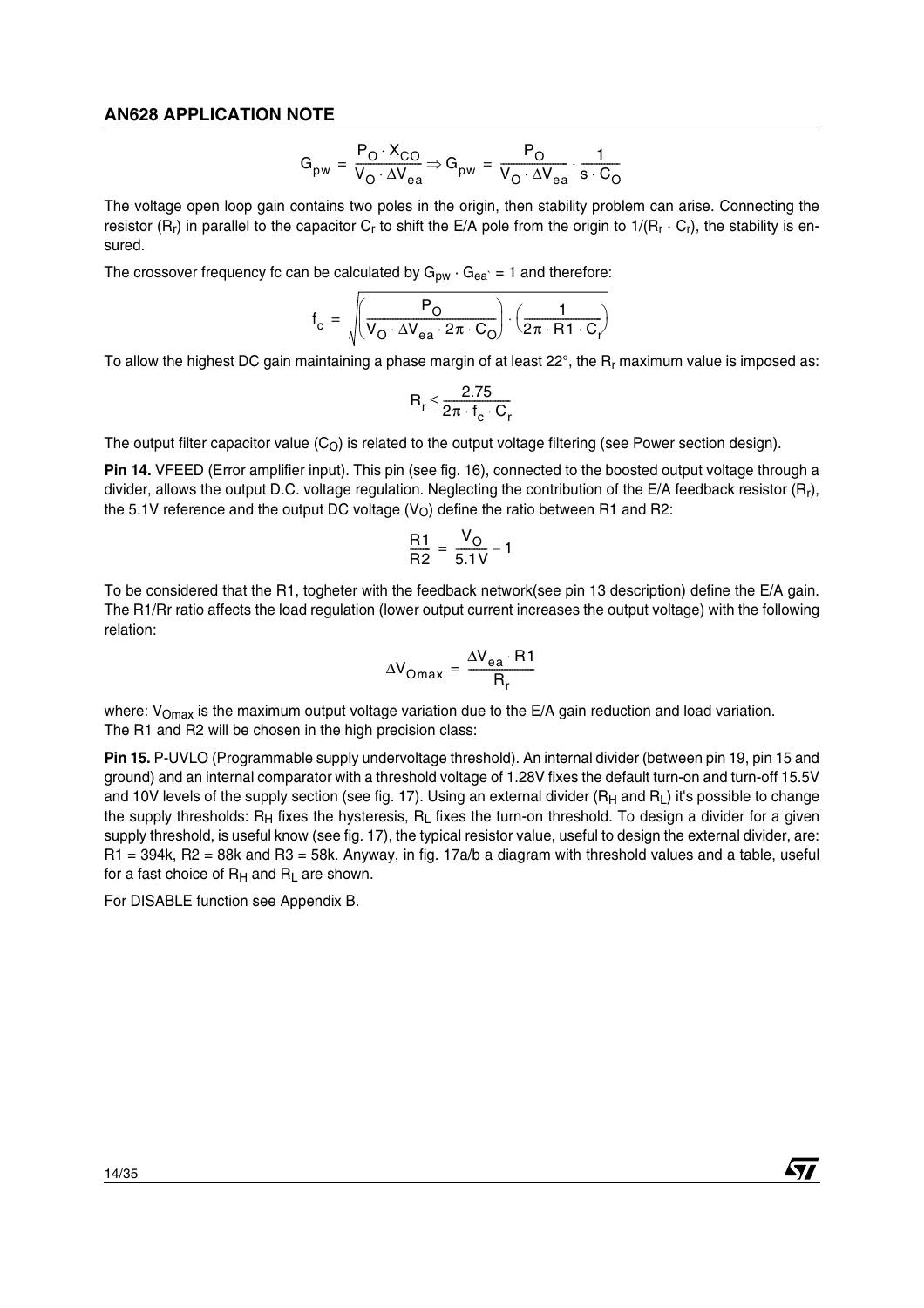# **Figure 17.**



**Pin 16.** SYNC (In/Out synchronization). Only for L4981A, this function allows the device to be synchronized with other circuits of a system (see fig.18a). When the device is externally synchronized, the external clock has to satisfy these conditions: the signal amplitude must cross the threshold value (3.5V), the frequency has to be slightly higher than that programmed by the R-C constant (see pin 18) and the pulse width has to be at least 800 nsec.

If the device has to synchronize other circuits, the signal delivered by this pin is a positive pulse of 4.6V (0.5mA) and the pulse duration is equal to the sawtooth falltime.

The L4981B uses this pin to perform another function. If the application does not use the SYNC function, it is preferrable to focus the EMI filtering problem using the B version. Pin 16, named FREQ-MOD in B version, allows to change the switching frequency in order to spread the energy content over a wider spectrum range.

To perform the frequency modulation (see fig.18b), the pin must be connected, through a resistor ( $R_{fm}$ ), to the rectified line voltage. This allows to change dinamically (cycle by cycle) the (C<sub>OSC</sub>) charge and the discharge currents that define the ramp slopes of the oscillator sawtooth. The effect of the resistor produces the frequency change (see fig.18c) between the nominal value ( $f_{sw}$ ) and its minimum value which occurs when the input voltage reaches the peak value ( $V_{\text{lbk}}$ ). The total frequency variation (see also pin 17 and 18) can be estimated by the formula:

$$
\frac{\Delta f_{sw}}{f_{sw}} = K \cdot \frac{V_{IPK} \cdot R_{osc}}{V_{RMS} \cdot R_{fm}}
$$

 $\sqrt{1}$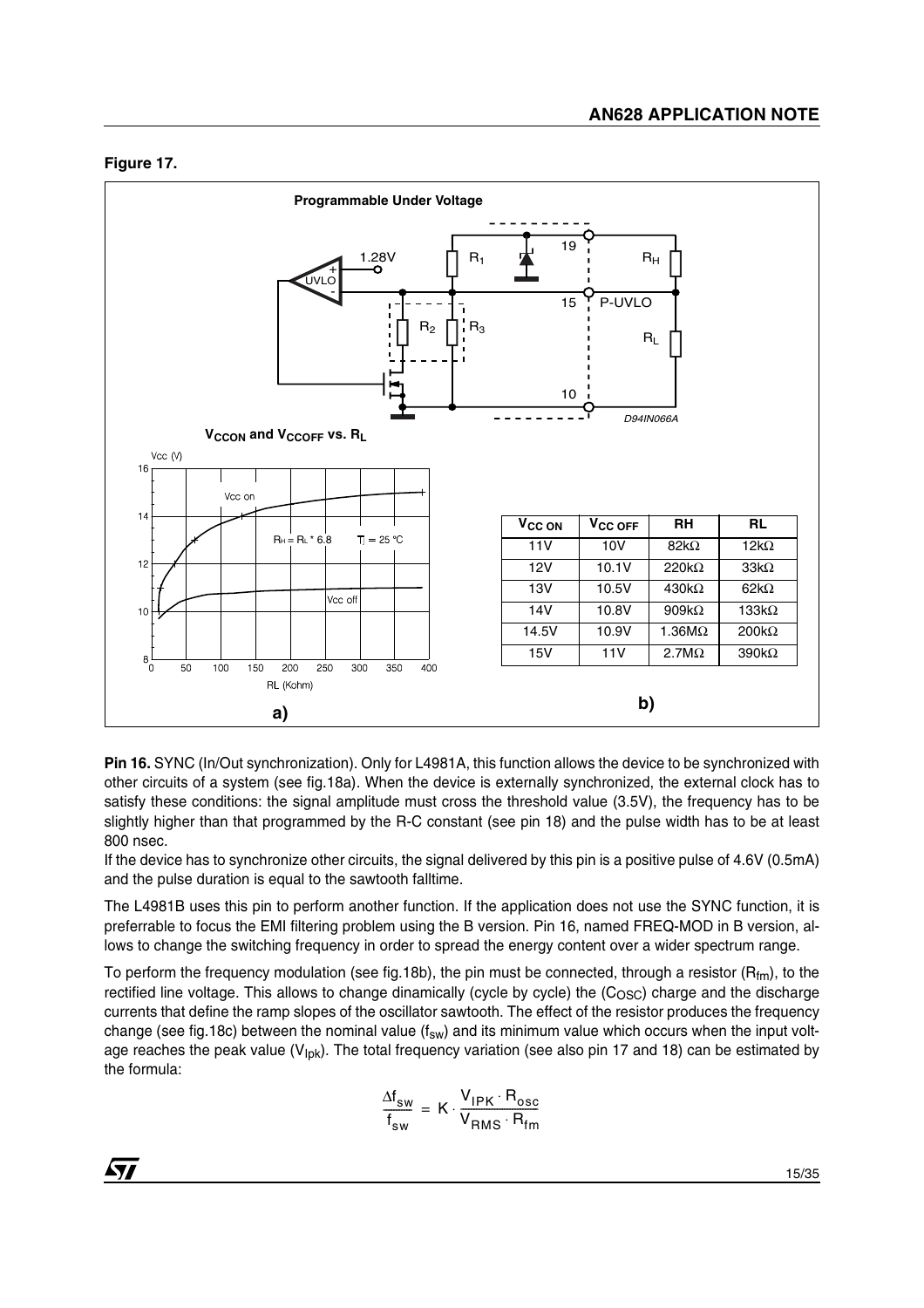where: R<sub>fm</sub> is the programming current resistor.

K is a constant value = 0.1157 for R value in  $K\Omega$  and fsw in KHz.

A typical 20%  $\frac{300}{100}$  can be a good compromise.  $\Delta \boldsymbol{\mathsf{f}}_{_{\mathbf{SW}}}$ f sw  $\frac{5w}{4}$ 

**Figure 18.** 



 $\sqrt{11}$ 

16/35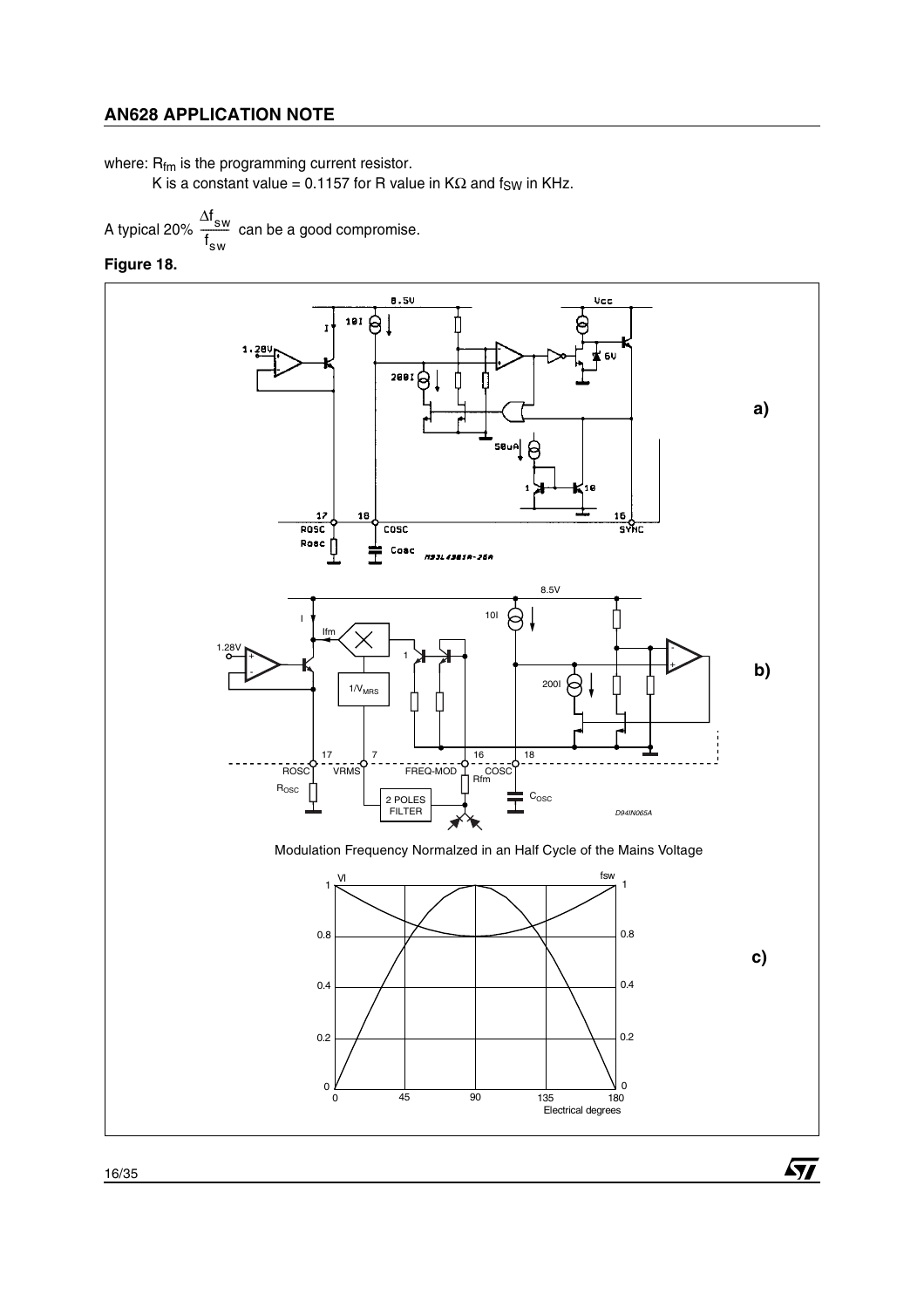**Pin 17.** ROSC (Oscillator resistor). An external resistor connected to ground, programs the charge and the discharge currents that pin 18 (C<sub>OSC</sub>) forces to the external capacitor. The reference voltage at pin 17 is 1.28V (see fig.18a/b)

To set the charge current, the relation is:

$$
I_c \approx 10 \cdot \frac{1.28V}{R_{OSC}}
$$

The discharge current is defined by:

$$
I_c \approx 200 \cdot \frac{1.28V}{R_{\text{OSC}}}
$$

The maximum discharge current of  $Id = 12mA$ , this means a minimum  $R_{osc}$  value of 22K $\Omega$ .

**Pin 18.** COSC (Oscillator capacitor). An external capacitor (see fig 18a/b), connected between this pin and ground, fixes the rise and fall time  $(t_r$  and  $t_f$ ) of the sawtooth oscillator according to the previous relations (pin 17) and therefore the switching frequency. The typical ramp valley-peak voltage ( $V_{\rm srb}$ ) is fixed to 5V.

The period T is defined by:

$$
T = t_r + t_f = V_{srp} \cdot C_{OSC} \left(\frac{1}{I_C} + \frac{1}{I_d}\right)
$$

the switching frequency is:

$$
f_{sw} = \frac{1}{T} \approx \frac{2.44}{R_{OSC} \cdot C_{OSC}}
$$

See also Fig. 19

#### **Figure 19. Oscillator Diagram**



**Pin 19.** VCC (Supply voltage input). The very low current consumption feature before the turn-on threshold is reached. The undervoltage circuitry, with the threshold hysteresis of 5.5V typ. (see also pin 15) and an internal clamp at 25V (typ.) ensure the IC safety operation.

**Pin 20.** GDRV (Gate driver output). This output is internally clamped to 15V (see Fig. 20), to avoid ageing problems of the gate oxide. The output driver is normally connected to the gate of the power device through a resistor (say 5 to 50 Ohm) to avoid overshoot and to control the dI/dt of the switch.

### **POWER SECTION DESIGN**

#### **Booster Inductor**

The Boost Inductor design involves various parameters to be handled and there are different approaches to define them.

In continuous mode operation, the energy stored in the boost inductor in each switching cycle, is not completely transferred to the output (bulk) capacitor. A quantity of energy is stored in the magnetic circuit, reducing in this way the input current ripple. This minimizes the line noise and reduces the input filter size (see fig.21).

 $\sqrt{1}$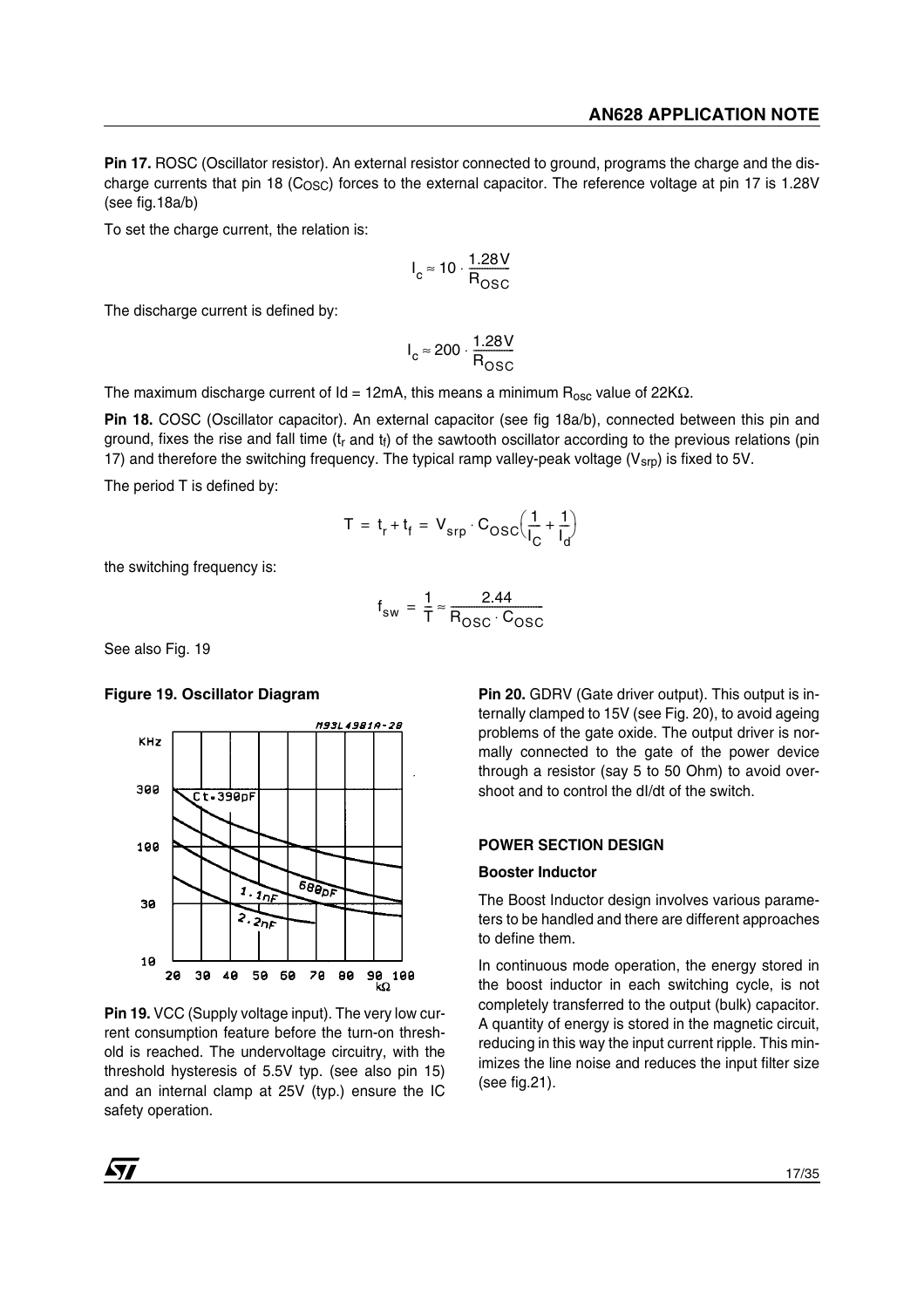# **Figure 20.**



### **Figure 21.**



The energy transferred from the boost inductor to the bulk capacitor in each cycle is:

$$
E/cycle = \frac{1}{2}L \cdot (l_{Lp}^2 - l_{Lv}^2) = L \cdot l_{Lt} \cdot \Delta l_L
$$

where:

 $L =$  Boost Inductance

ILp = Inductor Peak Current (ILt + ∆IL/2)

ILv = Inductor Valley Current (ILt - ∆IL/2)

 $I_{Lt}$  = Instantaneous Line Current  $(I_{Lp} + I_{Lv})/2$ 

 $\Delta I_L$  = Twice Inductor Current Ripple ( $I_{Lp}$  -  $I_{LV}$ )

Because the instantaneous line current (ILt) that corresponds to the average inductor current in the cycle, draws a full rectified (half- sinusoidal) waveform, it is useful to refer to the AC line RMS and peak parameters:

$$
I_{Lpk} = \sqrt{2} \cdot I_{Lrms}
$$

where:

 $I_{rms} = I_{Lrms} = P_I/V_{lrms}$  is the line current  $P_1 = P_0/\eta$  is the input power η is the power yeld.

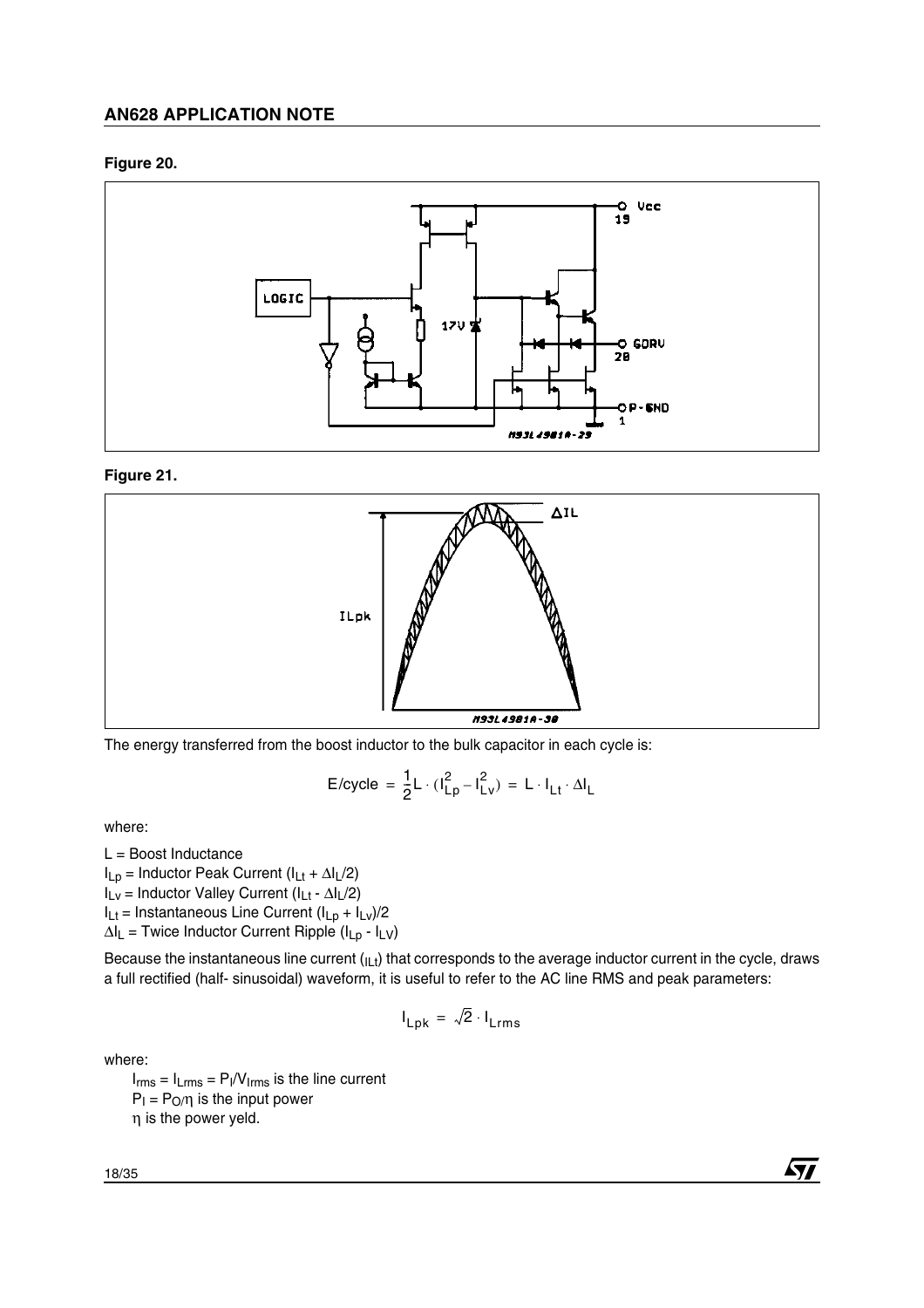The power transferred by the inductor in each cycle

$$
P_t = \frac{L \cdot I_{Lt} \cdot \Delta I_L}{t_{on}}
$$

where:  $t_{on} = \delta / f_{sw}$  and  $\delta = (V_O - V_{lt}) / V_O$ 

For a given L, the twice ripple current ∆I<sub>L</sub> is the quantity associated to the transferred energy and can be calculated as a certain percentage of the  $I_{Lpk}$  inductor current.

$$
\Delta I_{L} = \frac{V_{1t} \cdot (V_{O} - V_{1t})}{V_{O} \cdot f_{sw} \cdot L}
$$

If the maximum V<sub>lpk</sub> value is higher than the V<sub>O</sub>/2, the maximum ∆I<sub>L</sub> occours when V<sub>It</sub> =  $\frac{V_{\rm O}}{2}$  and its value is  $\frac{6}{2}$ 

$$
\Delta I_{L(max)} = \frac{V_O}{4 \cdot f_{sw} \cdot L}
$$

If the V<sub>lpk</sub> maximum value does not reach V<sub>O</sub>/2 voltage value, the maximum ∆I<sub>L</sub> is reduced and its value is :

$$
\Delta I_{L(max)} = \frac{V_{lpk}(V_O - V_{lpk})}{V_O \cdot f_{sw} \cdot L}.
$$

In continuous mode operation, an acceptable curent ripple level  $(K_r)$  can be considered between 10% to 35%.

$$
K_r = \frac{\Delta I_L}{2 \cdot I_{Lpk}}
$$

Smaller current ripple on the inductor involves smaller noise on the rectified main bus reducing the input filter size; but the ripple reduction will impose an increase of the boost inductor.

The high voltage, the flux density and the frequency range make the standard high frequency ferrite the most useful material in P.F.C. applications. To avoid the core saturation, related to the high permeability materials, it is necessary built an air-gap in order to allow an adequate magnetic force range (H+Hgap).

An easy approach, is to have an approximated minimum value of core size that could be used to perform the conversion:

$$
Volume \geq K \cdot L \cdot I_{Lpk} \cdot \left(I_{Lpk} + \frac{\Delta I_L}{2}\right)
$$

where :  $K =$  specific energy constant.

 $L =$  Boost inductor value in H.

The specific energy constant (K), mainly depends on the ratio between the gap length ( $I<sub>can</sub>$ ) and the effective length (leff) of the magnetic core set and on the maximum ∆B swing. Practically

$$
K \approx 14 \cdot \frac{I_{\text{eff}}}{I_{\text{gap}}}
$$

can be used to get the minimum volume of the core set in  $cm<sup>3</sup>$ . After the minimum core-set size is estimated, the suitable type will be selected with technical and economic evaluations.

Next step will be the design of the coil parameters.

The above mentioned formula P<sub>Ot</sub>  $L \cdot I_{\sf L t} \cdot \Delta I_{\sf L}$ t on = <del>------------------------</del>

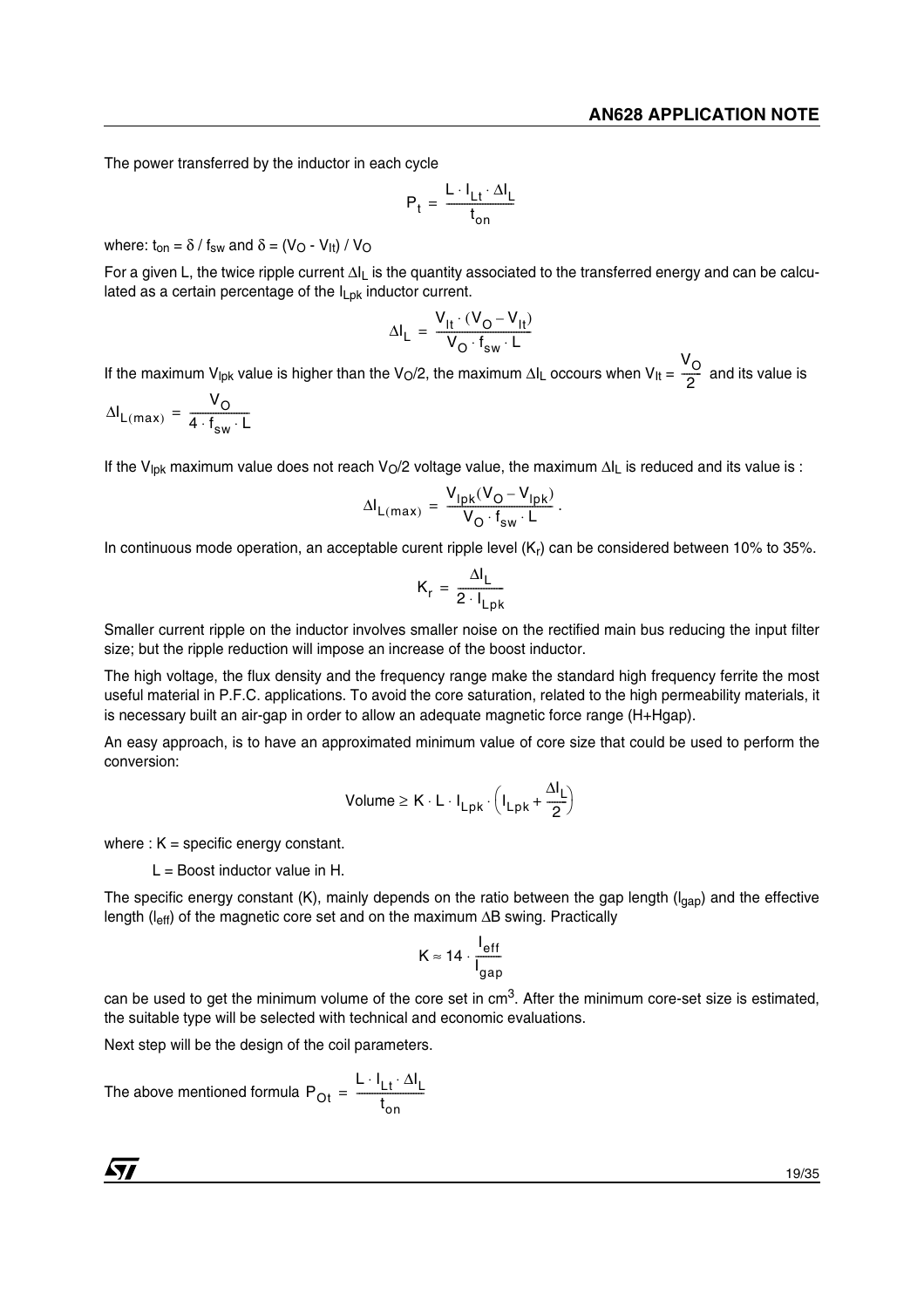if referred to the magnetic path, can be rewritten :

$$
P_{\text{Ot}} = Ae \cdot I_{\text{eff}} \cdot H \cdot \frac{\Delta B}{t_{\text{on}}}
$$

where :

Ae = effective area of the core section.  $I<sub>eff</sub>$  = effective magnetic path length. ∆B = deviated magnetic flux density.  $H =$  magnetic field strength.

The ratio between the ferrite and the air path magnetic permeability, depends on the ferrite materials. Core materials for power application (such as B50/51), have a initial permeability value about 2500 times that of air. This means that, above a certain air-gap length percentage, it is possible to neglect the leff (length of the core) simplifing the calculation e.g. if a 1% of air-gap length, respect to the core lenght value is used, the error introduced is about 4%.

Rewriting  $\left(P_{\text{Ot}} = \text{Ae} \cdot I_{\text{eff}} \cdot H \cdot \frac{\Delta B}{t_{\text{on}}} \right)$ 

$$
P_{Ot} \approx Ae \cdot I_{gap} \cdot H_{gap} \cdot \frac{\Delta B}{t_{on}}
$$

equating to and simplifing P<sub>Ot</sub> L ∙ ا<sub>Lt</sub> ∙ ∆I<sub>L</sub> t on = --------------------------

$$
Ae \cdot I_{gap} \cdot H_{gap} \cdot \Delta B \approx L \cdot I_{Lt} \cdot \Delta I_L
$$

Because: I<sub>gap</sub>  $\cdot$  H<sub>gap</sub> ≈ N  $\cdot$  I<sub>Lt</sub> and ∆B  $\,$  =  $\mu_{0}$   $\cdot$  ∆H

$$
Ae \cdot N \cdot \mu_0 \cdot \Delta H \approx I \cdot \Delta I_L
$$

$$
\Delta H \approx N \cdot \frac{\Delta I_L}{I_{gap}}
$$

and finally:

$$
N \approx \sqrt{\frac{L \cdot I_{gap}}{\mu_0 \cdot Ae}}
$$

This simplified relation is much easier to use than the complete one:

$$
N \approx \sqrt{\frac{L}{\mu_o} \cdot \left[ \frac{I_{gap}}{\left(\sqrt{Ae} + \frac{\pi}{4} \cdot I_{gap}\right)^2} + \frac{I_{eff}}{\mu_o \cdot Ae} \right]}
$$

 $\overline{\phantom{0}}$ 

After N has been defined, it's necessary to check the core for saturation of the magnetic path (rated N  $\cdot$  I<sub>max</sub> vs. Air-gap on ferrites databook). If the check is too close the rated limit, an increase of the lgap (gap lengh) and a new calculation will be necessary. Copper losses  $R_L \cdot I^2_{Lrms}$  and former's winding space available will be considered for the wire selection.

20/35

57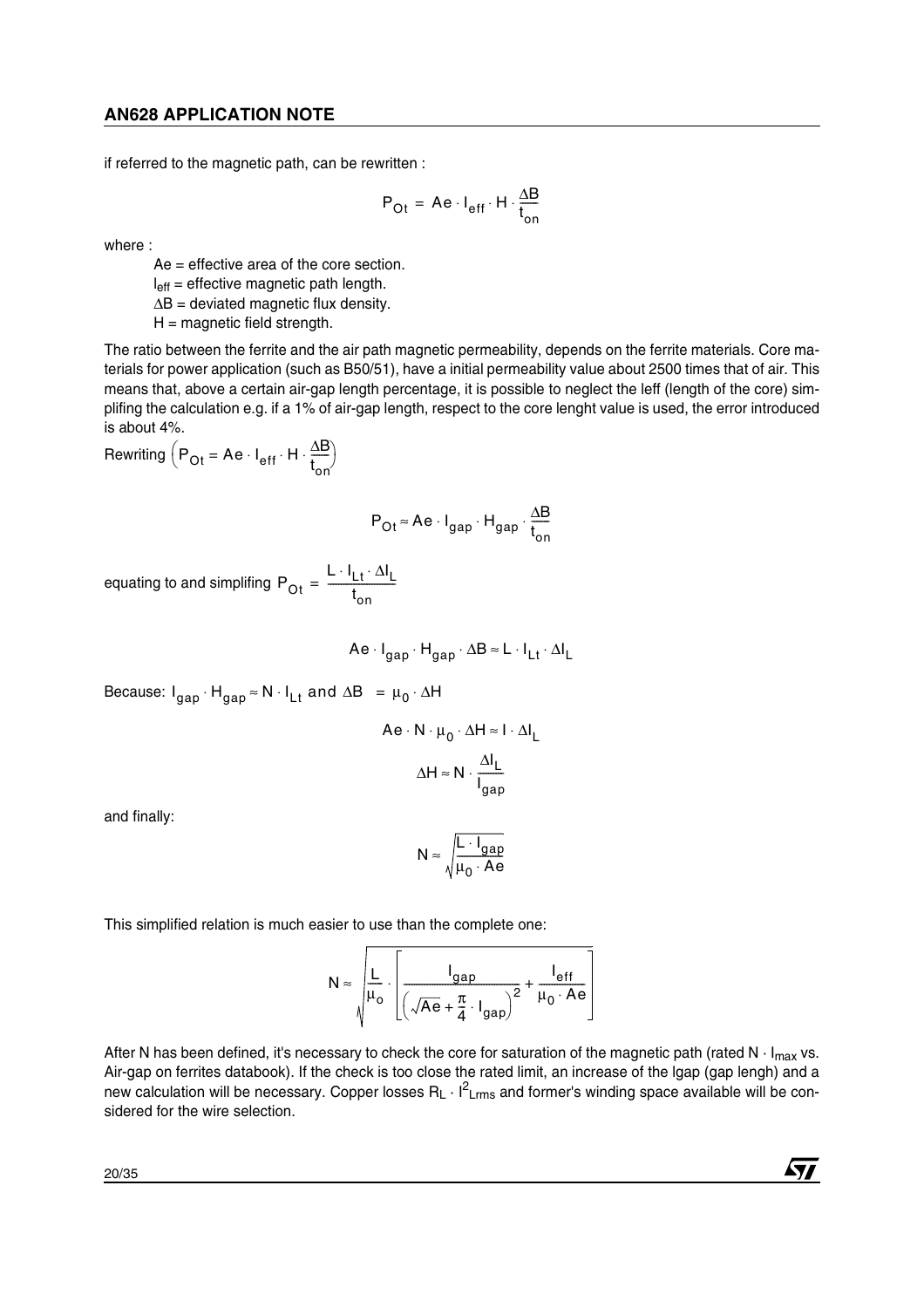An auxiliary winding can be used just to get a low cost supply for the I.C. It will be a low cost thin wire coil will be used and the number of turns is the only parameter to define.

#### **Input Bridge**

The input diodes bridge can be standard off-line, slow-recovery and low cost devices. The device selection considers just the input current (Irms) and the thermal data.

#### **Input Capacitor**

The input filter capacitor (C<sub>IN</sub>) has to sustain the input instantaneous voltage (V<sub>It</sub>), with an imposed voltage ripple, during the turn-on  $(t_{on})$  time of the Mosfet.

The worst conditions will be found at the minimum rated input voltage  $V_{\text{Irms}(min)}$ .

The maximum high frequency voltage ripple ( $r = \Delta V_I / V_I$ ) has to be imposed:

$$
C_{1N} \geq K_r \frac{I_{rms}}{2 \cdot \pi \cdot f_{sw} \cdot r \cdot V_{lrms}}
$$

Where:  $K_r$  is the current ripple coefficient.  $r = 0.02$  to 0.08.

The  $C_{IN}$  maximum value is limited to avoid current distortion.

#### **Output Bulk Capacitor**

The choice of the output bulk capacitor  $(C<sub>O</sub>)$ , mainly depends on the electrical parameters that affect the filter performances and also on the subsequent application.

The D.C. output voltage and overvoltage, the output power and voltage ripple are the first parameters to consider in all applications. The RMS capacitor ripple current  $\sf{I}_{C(2f)rms}$  =  $\sf{I}_O/\sqrt{2}$  and so, the output voltage ripple  $(\Delta V_O)$  will be:

$$
\Delta V_{\rm O} = I_{\rm O} \sqrt{\frac{1}{(2\pi \cdot 2f \cdot C_{\rm O})^2} + (ESR)^2}
$$

With a low ESR capacitor can be simplify:

$$
C_O + \frac{I_O}{2\pi \cdot 2f \cdot \Delta V_O} = \frac{P_O}{2\pi \cdot 2f \cdot \Delta V_O \cdot V_O}.
$$

Although the ESR, normally does not affect the output ripple parameter, it has to be considered in power losses account both for the rectified mains frequency and the switching frequency.

If the application (i.e. computer supply) has to guarantee a specified Hold-Up time ( $t_{HOLD}$ ), the capacitance sizeing criteria will change:

The  $C<sub>O</sub>$  has to deliver the supply energy for a certain time and a specific dropout voltage.

$$
C_{\text{O}} = \frac{2 \cdot P_{\text{O}} t_{\text{HOLD}}}{V_{\text{O\_min}}^2 - V_{\text{op\_min}}^2}
$$

where:

 $V_{O\_min}$  = minimum output voltage value (normally at the maximum load conditions)

 $\sqrt{1}$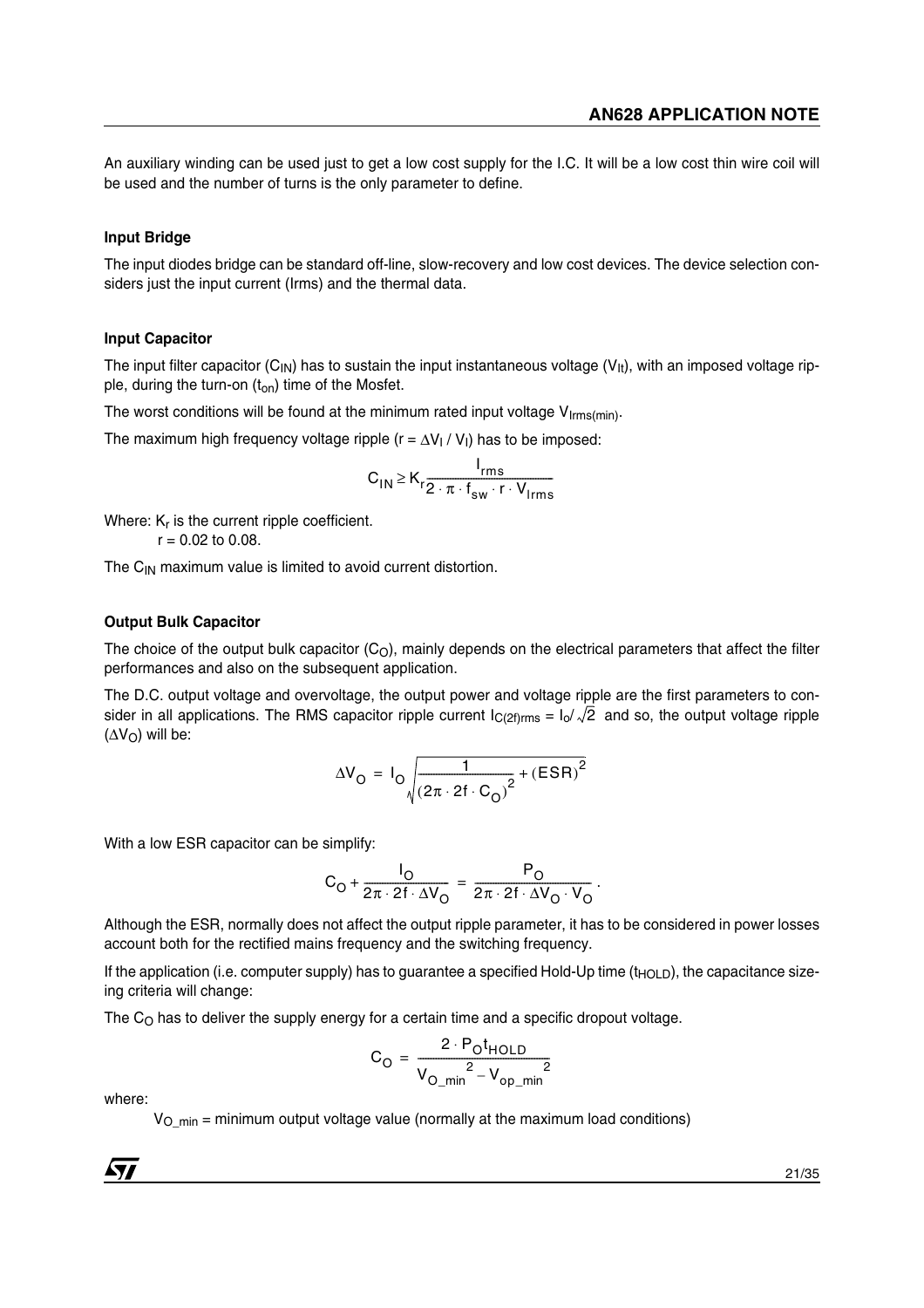$V_{op,min}$  = minimum output operative voltage before the 'power fail' detection.

### **Power Switch**

A power MOSFET is the active switch used in most application for its frequency features. It will be selected according with the output boosted voltage and the delivered power. There are two contributions for power losses in the mosfet: conduction losses and switching losses. The on-state power losses can be calculated using the formula:

$$
P_{\text{on-MOS}} = I_{\text{Qrms}}^2 R_{\text{dson}}
$$

One extimation of the switching losses can be done considering two separated quantities:

$$
P_{capacitive} \approx \left(\frac{10}{3} \cdot C_{oss} \cdot V_0^{1.5} + \frac{1}{2} C_{ext} \cdot V_0^2\right) \cdot f_{sw}.
$$

$$
P_{crossover} \approx V_O \cdot I_{rms} \cdot t_{cr} \cdot f_{sw} + P_{rec}
$$

where:

 $C<sub>oss</sub>$  is the Drain capacitance at  $V<sub>DS</sub> = 25V$ .

 $t_{cr}$  is the crossover time.

C<sub>ext</sub> is the external layout stray capacitance.

P<sub>rec</sub> is the contribution due to the diode recovery.

To reduce the crossover losses a snubber network can be used.

### **Booster diode**

The booster diode will be selected to withstand the output voltage and current. Moreover, it has to be as fast as possible in order to reduce the power switch losses.The STMicroelectronics Turboswitch™ diode series match this specifications, and are expecially suitable for this application.

The diode power losses can be split in two contributions: conduction losses and switching losses. The conduction losses can be estimated by:

$$
P_{Don} = V_{to} \cdot I_O + R_d \cdot I_{Drms}^2
$$

where:  $V_{to}$  = threshold voltage  $R_d$  = differential resistance

### **Sense Resistor**

The sense resistor produces the signal for the current feedback loop and for the overcurrent protection circuit. An easy criterion to choose the sense resistance is to minimize the power dissipated assuring a sufficient signal to noise ratio. In much high power applications, it could be considered the magnetic sensing approach (see fig. 22).

### **Figure 22. Magnetic Sense**



57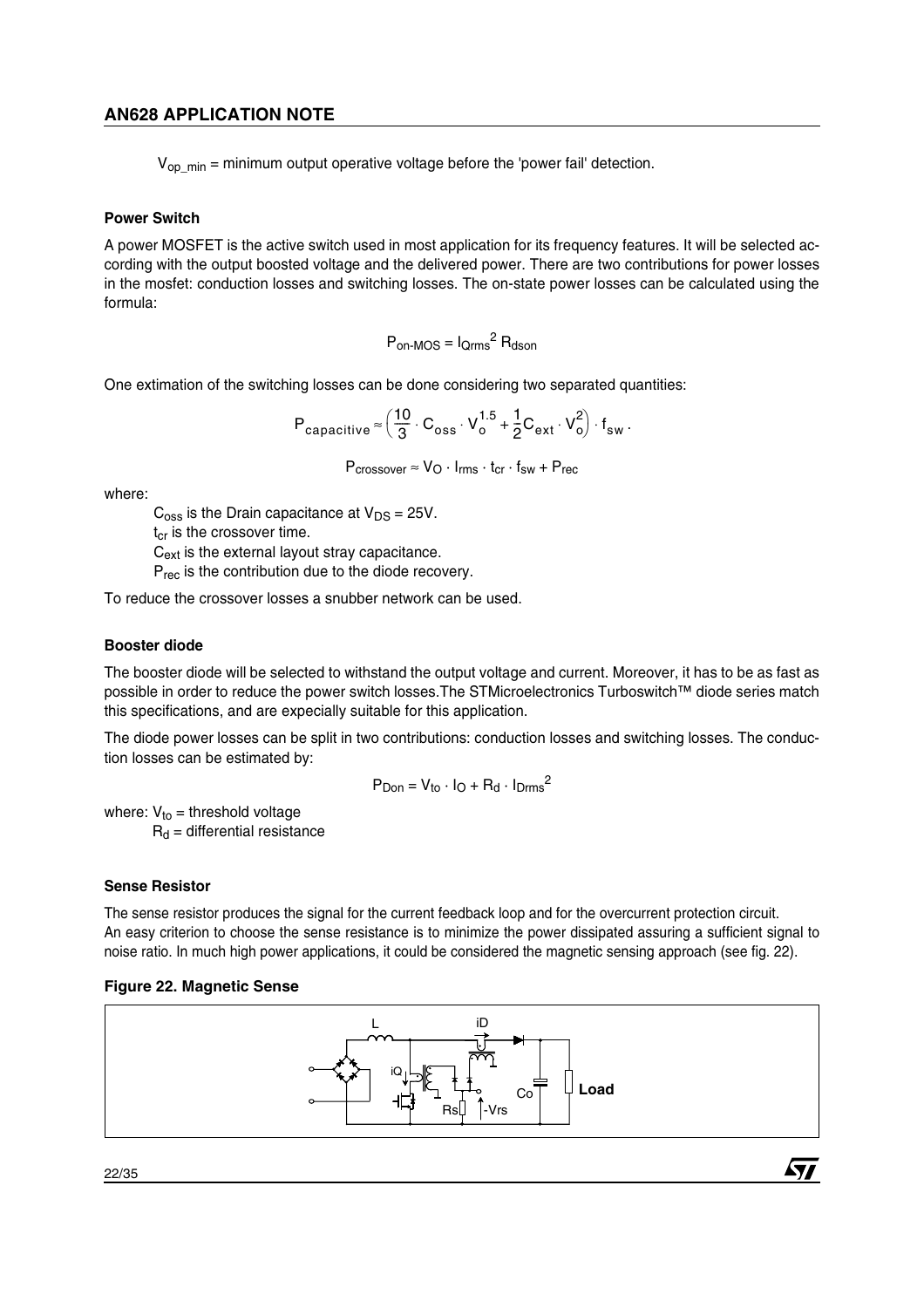### **DESIGN PROCEDURE.**

In order to fix the described concepts, here follows a brief description of a possible design flowchart referred to a typical "low-medium range power" PFC application.

### **Design target specification:**

 $\sqrt{1}$ 

- Wide range mains;  $V_{INrms}$  = 88 Vac to 264 Vac.
- Pre-Regulated DC output voltage;  $V<sub>O</sub> = 400$  V.
- Rated output power;  $P<sub>O</sub> = 200W$ .

### **The design starts fixing the operating conditions.**

- The switching frequency 100kHz ///
- The 100Hz voltage ripple imposed at full load is  $\pm$  8V; this is satisfied selecting C<sub>out</sub> = 100µF
- The Over Voltage limit is set at  $V_{\text{out}}+50V$
- $-$  The maximum current ripple at nominal load has been chosen = 35%

The circuit in fig. 23 can be proposed as reference for medium range power PFC application.

# **Figure 23. Low-medium Power Typical Application**  $(V<sub>O</sub> = 400V; P<sub>O</sub> = 200W)$

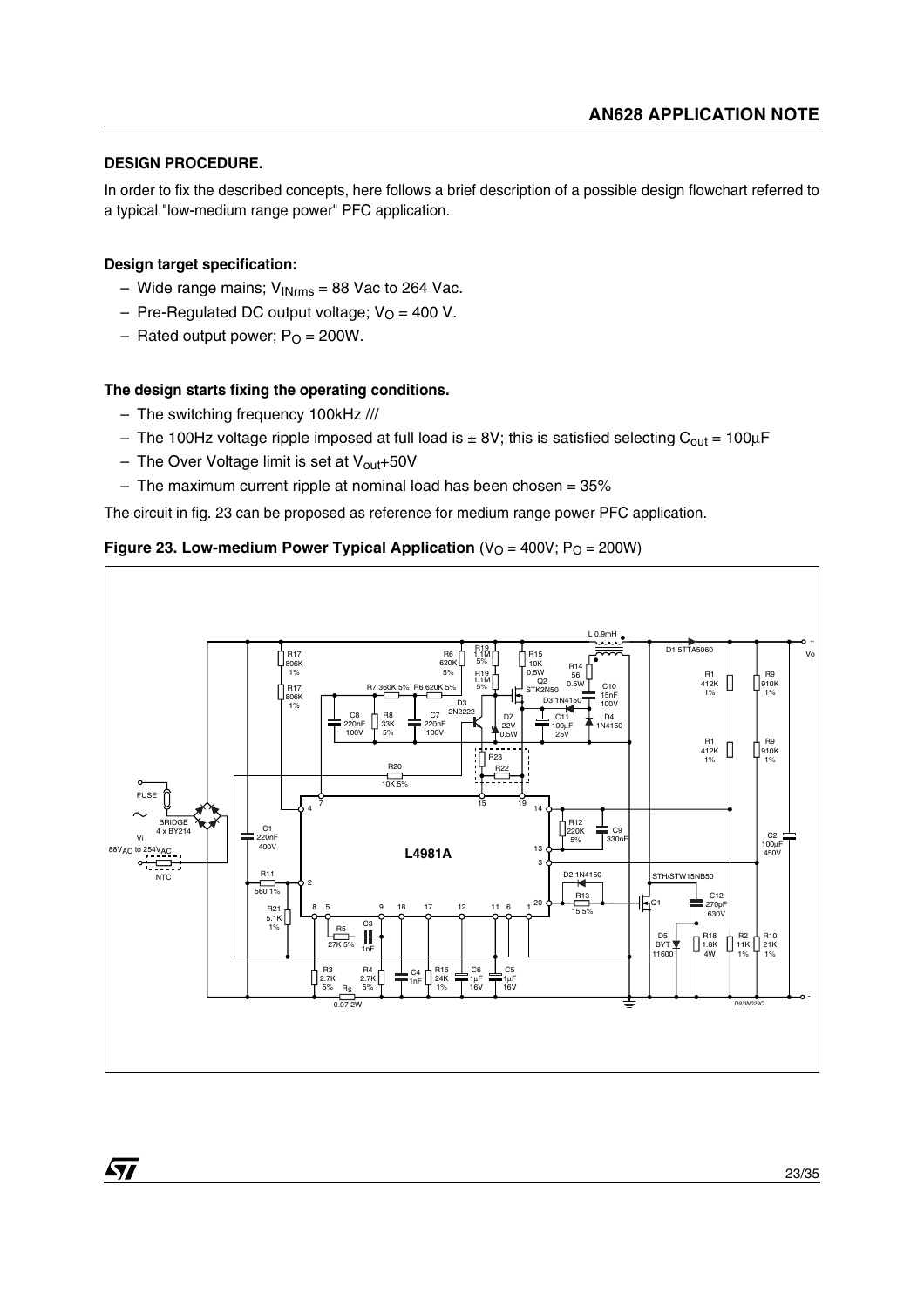### **Input capacitor**

The input capacitor, placed across the rectified mains, must be considered as part of the EMI filter. The advantage, in placing this part after the mains rectification, is the shunt effect for the high frequency current in order to avoid it to flow throws the diodes of the bridge due to the poor recovery characteristic.

On the other side, the value of this capacitor must to be held as low as possible because the inherent DC voltage content affects the harmonic distortion.

With 220nF, the high frequency is filter enough and the introduced DC level can be considered not significant at reasonable load.

#### **Output capacitor**

For the output capacitor selection, it can be consider just the output voltage ripple.

Choosing  $100\mu$ F/450Vthr 100/120Hz ripple is  $\pm$  8Vac

Instead, if the pre regulated voltage bus must ensure enough energy for Hold-up requirements (i.e. the energy is delivered to a power supply system), the Coot value will be increased to around 180µF.

#### **Sense resistor**

The sense resistance (Rest) is selected considering both, the signal level and the power dissipation parameters.

Using ±70mΩ, the sense signal is good enough to be managed by the current loop. On the other side, the maximum power dissipation will be:

$$
P_{\text{ros}} = R_{\text{S}} \cdot (I_{\text{lrms}}^2 + I_{\text{lhfrms}}^2) \leq 0.5W
$$

Where Alarms max. = 2.50A

#### **Power Mos**

The Mosfet breakdown voltage is imposed; Bvdss  $\geq V_{\text{out}} + Dv_{\text{out}} + \text{margin} = 500V$ . The R<sub>dson</sub> is selected taking in to account the conduction power dissipation.

The formula for calculation is:  $P_{on\_max} = I_{\text{qrms}}^2 \cdot R_{\text{don}}$ 

i.e. considering  $R_{on(t)} = 0.7\Omega$  the  $P_{on,max} = 2.15 \cdot 0.7 = 3.3W$ .

Adding the switching (and the capacitive) losses we can estimate 8W to 10W total power dissipation.

### **Boost Diode**

The continuous current mode of operation, suggest using an Ultra-fast reverse recovery diode. The STMicroelectronics TURBOSWITCH™ family offers a good solution for this kind of application.

### **Boost Inductor**

The inductor design starts defining the L value that is a function of the switching frequency and the accepted current ripple. In this design, we suggest an inductor value  $L = 0.75$ mH that can be realized using an ET3411 gapped set-core ferrite.

$$
\sqrt{M}
$$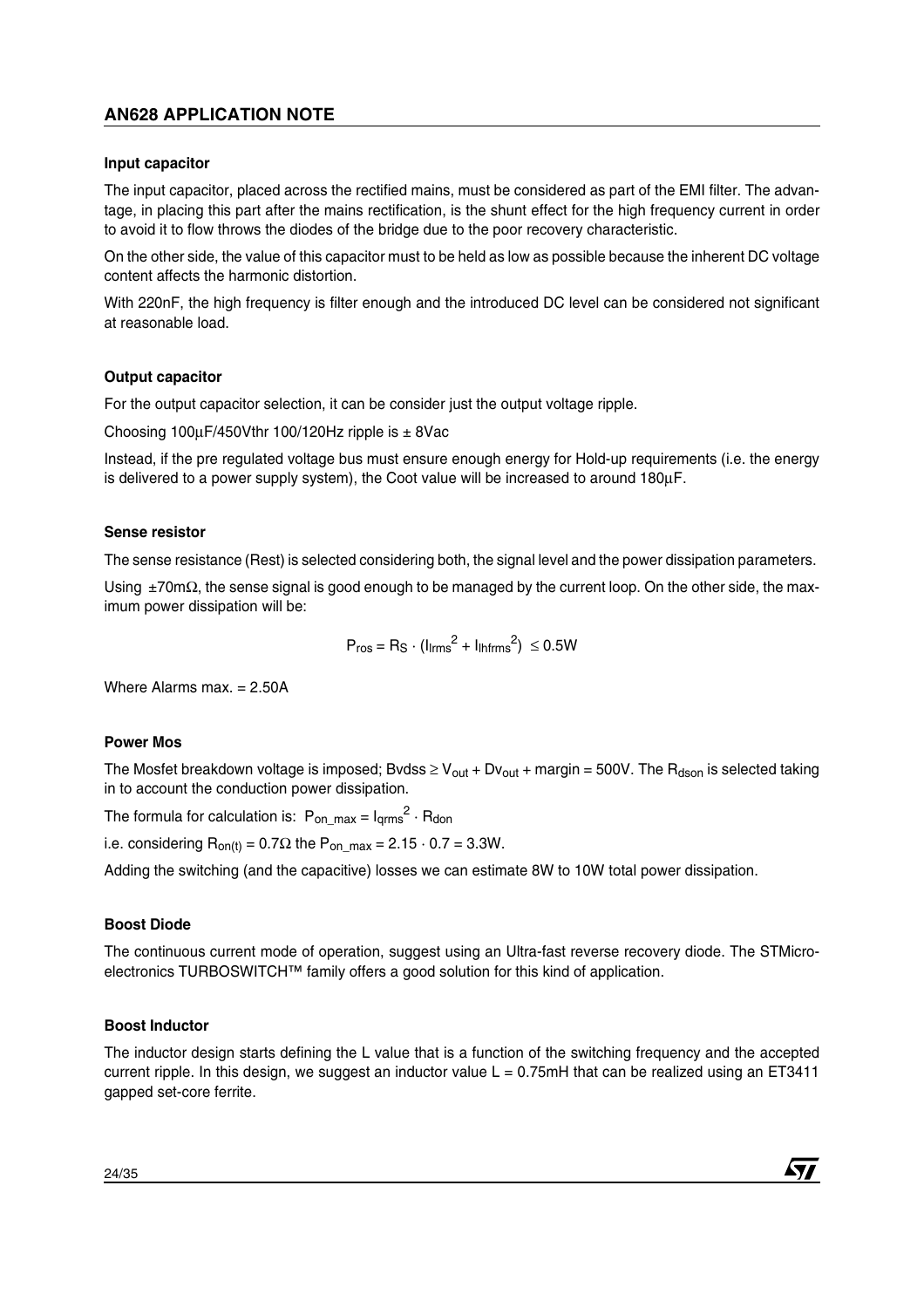| $V_i$       |      | $P_i$ | PF    | A-THD | H <sub>3</sub> | H <sub>5</sub> | H7   | H <sub>9</sub> | V <sub>o</sub> | $\Delta$ V <sub>O</sub> | P <sub>O</sub> |        |
|-------------|------|-------|-------|-------|----------------|----------------|------|----------------|----------------|-------------------------|----------------|--------|
| $(V_{rms})$ | (Hz) | (W)   |       | (%)   | $(\%)$         | $(\%)$         | (%)  | $(\%)$         | (V)            | (V)                     | (W)            | $(\%)$ |
| 110         | 60   | 220   | 0.999 | 1.79  | 1.40           | 0.40           | 0.31 | 0.28           | 392            | 8                       | 201            | 91.6   |
| 220         | 50   | 217   | 0.997 | 2.25  | 1.68           | 0.83           | 0.57 | 0.48           | 398            | 8                       | 204            | 94.2   |

The results, concerning the described circuit, have been tested. And the result are shortly here reported:

#### **DEMO-BOARD:**

#### **Design process and Evaluation results**

In order to provide a powerful tool for the complete evaluation of the L4981, It is available a populated Demo-Board. The design process and the description for the demo, is here described.

The demo has been designed to operate in wide range mains and the size and is finalized for a "medium-high" output power range.

Let us start fixing the overall target of the application.

### **Electrical target specification:**

- Wide range mains;  $V_{\text{INrms}} = 88$  to 264 Vac.
- Regulated DC output voltage;  $V<sub>O</sub> = 400 V$ .
- Rated output power;  $P<sub>O</sub>$  = 360W in any mains condition.
- Target efficiency ≥ 90% in nominal load conditions.

#### **Chosen operation conditions of the application**

- The rectified mains (100/120Hz) full load voltage ripple is  $\pm$  7-8 V (peak to peak) this is achieved using an output capacitor  $C_{\text{out}} = 220Uf/450V$
- The maximum current ripple, in nominal load condition, is selected to be about 20%. This can be obtained using the boost inductor  $L = 0.55$ mH and setting the switching frequency at 100kHz. ##
- The Over Voltage Protection has been set at  $V_{\text{out}}$  + 58V

The demo is capable to deliver around 400W output power; anyway in order to limit the temperature, the rated power is limited to 360W.

The schematic is shown in fig 24.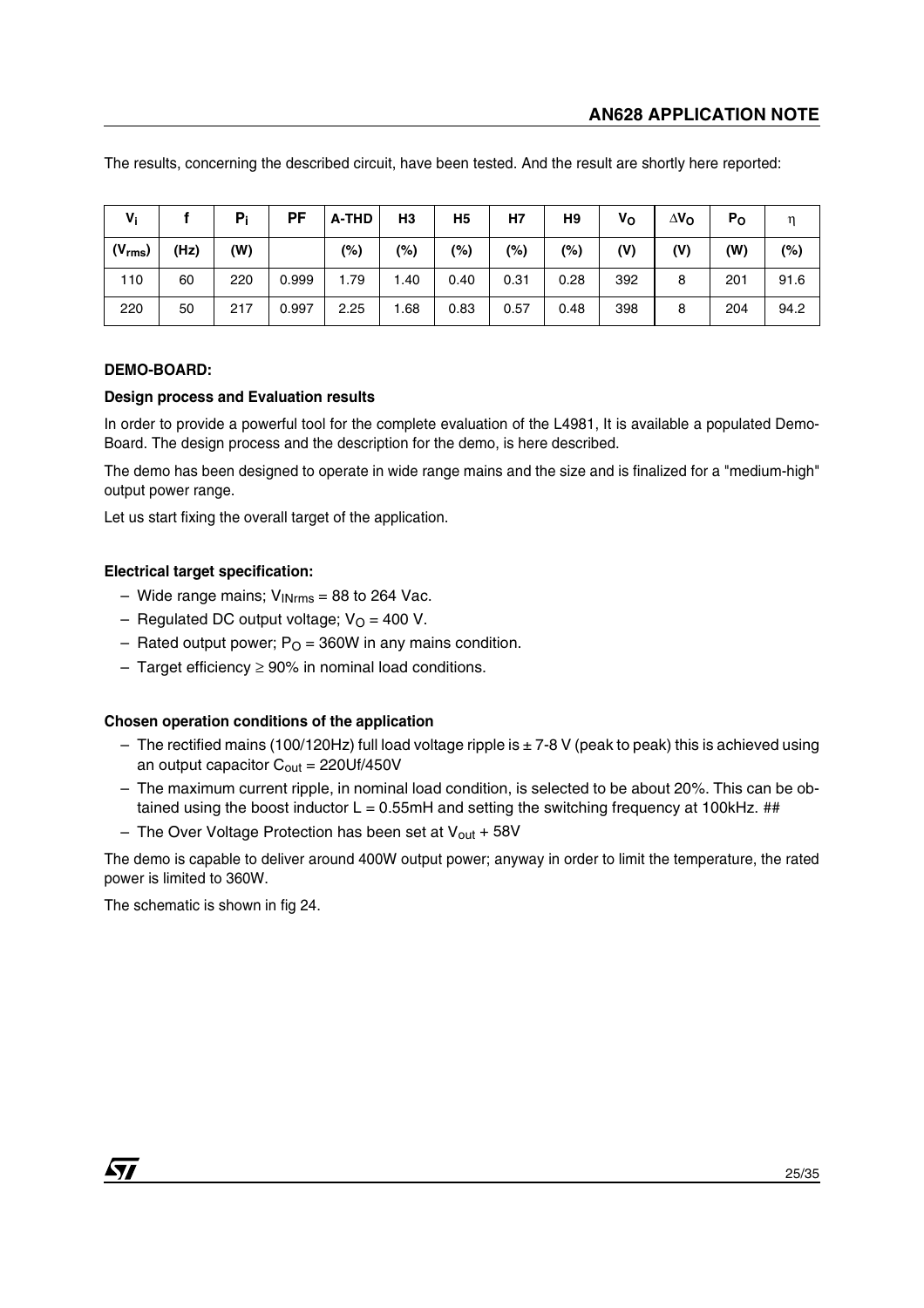

### **Figure 24. Demo Board Circuit**  $(V<sub>O</sub> = 400V; P<sub>O</sub> = 360W)$

### **Some design peculiarities**

A **magnetic snubber** solution has been adopted in order to limit/control the ramp rate of the current at the turnon edge of the Power Mos, referring to the schematic, the parts involved in this function are:

L2, D5, D6, D7, C14 and R18.

The function of the auxiliary inductor L2 is to reduce the ramp rate of the current reducing in this way the peak current, due to the recovery of the boost diode (D4), and the associate noise emission.

The additional benefit of this magnetic snubber is also the reduction of the switching power dissipated in the Mos. D5 and D6 needs to provide a path that allows the demagnetization of the inductor L2, clipping the negative spike thus avoiding the Breakdown activation of the booster diode D4.

D7, C14 and R18 will clamp the energy of L2 at the turn off edge of the Mos.

The **inrush current** limiter NTC is placed between the cathode of the boost diode and the bulk capacitor C15. In this way, the current flowing in to the NTC limiter is the same of the boost diode well below the mains current especially at minimum mains value.

The demo is provided with "**self-supply**" circuit. The proposed supply circuit, using a Graetz bridge is much efficient anyway; it can be inadequate when the output power is reduced down to less than 5W.

On board, it has been recovered place for the Raux1 and Raux2. The two resistors will be connected in case of **L4981B** version evaluation.

Here follows some comment concerning the design and the selection of the **power parts** of the demo.

57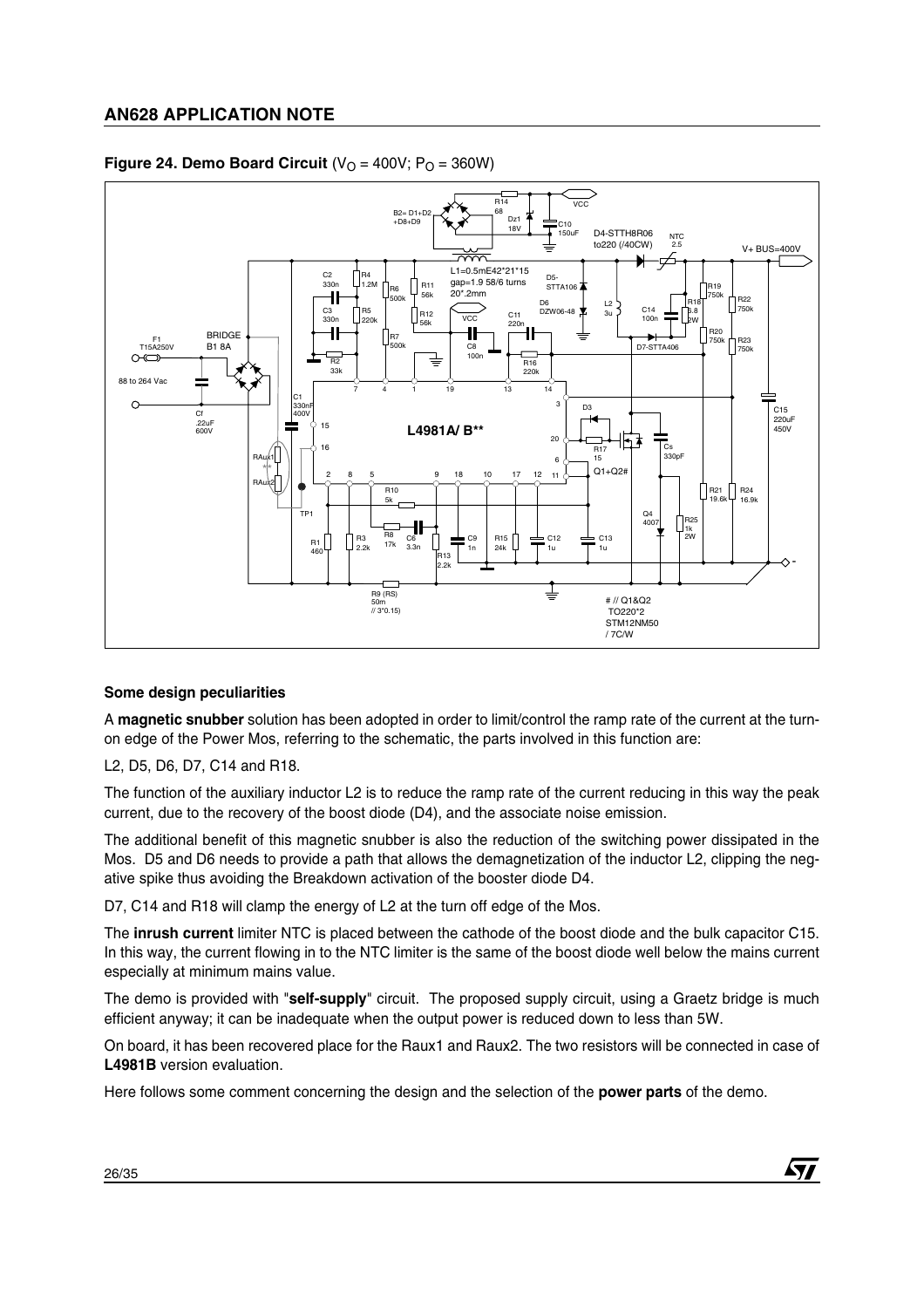### **Input capacitor selection**

The demo is not provided with complete dedicated EMI filter. At the input side, two parts compose the capacitor; the first (Cf.) is placed across the AC input of the bridge and the second one (C1) is tied to the rectified mains. The advantage, of this configuration is the minimization of the DC content in placing a low value after the mains rectification (C1), just to filter the high frequency. The capacitor Cf placed in the AC side must be considered as part of the EMI filter.

### **Output capacitor selection**

For the output capacitor selection, it can be consider just the output voltage ripple.

Choosing  $Co = 220\mu\text{F}$  (450V), the maximum rectified mains ripple is:

$$
\Delta V = \frac{\pi_{\text{o}}}{200 \cdot \pi \cdot V_{\text{o}} \cdot C_{\text{o}}} = 7.3V
$$

### **Sense resistor selection**

The sense resistance is set at 50mOhm ( $R_s = 3 \cdot 0.15$ Ohm//) maximum power dissipation (@ 88Vac mains and 360W) will be:

 $P_{\text{Rs(max)}} = \text{RS} \cdot (I_{\text{lrms}}^2 + I_{\text{lhfrms}}^2) = 1.04W$ Where:  $I_{\text{lrms max.}} = 4.55A$ 

### **Power Mos**

In the selection of the power switch, it has been preferred to share the thermal dissipation in two separate TO220 packages. This is a good solution because the size of the heath sinkers can be limited.

The breakdown voltage is imposed = 500V.

Considering the On resistance (@ T<sub>i</sub> = 100°C) = 320 mΩ the formula for the dissipated power calculation are:

Conductive losses P\_On<sub>(max)</sub> =  $I_{\text{O(max)}}^2 \cdot R_{\text{don}} = 3.9 \cdot 0.32 = 4.9W$ .

Adding the capacitive (about 2.5W) and the switching losses (as low as 2-3 W, thanks to the snubber) we can estimate **10 to 12W** total power dissipation at lower mains value.

### **Boost Diode**

The 8A 600V chosen Turbuswitch fits well with the application. The power dissipated in the boost diode is about 1.4W.

### **Boost Inductor**

The 0.55mH chosen inductor value allows a low ripple (23%) of its current; moreover, there is enough room (in the industrialization phase) to reduce the switching frequency holding an acceptable current ripple (e.g. reducing the frequency to 75 kHz the current ripple will be held within 30%.

In this design, the coil has been realized with a gapped set-core ferrite E42\*12\*15.

The results that can expect, realizing the described circuit, has been tested. And the result are shortly reported from Table 1 to Table 6.

The PCB and component Layout can be seen in figgs 25, 26 and 27 (The Gerber files of the PCB are available on request).

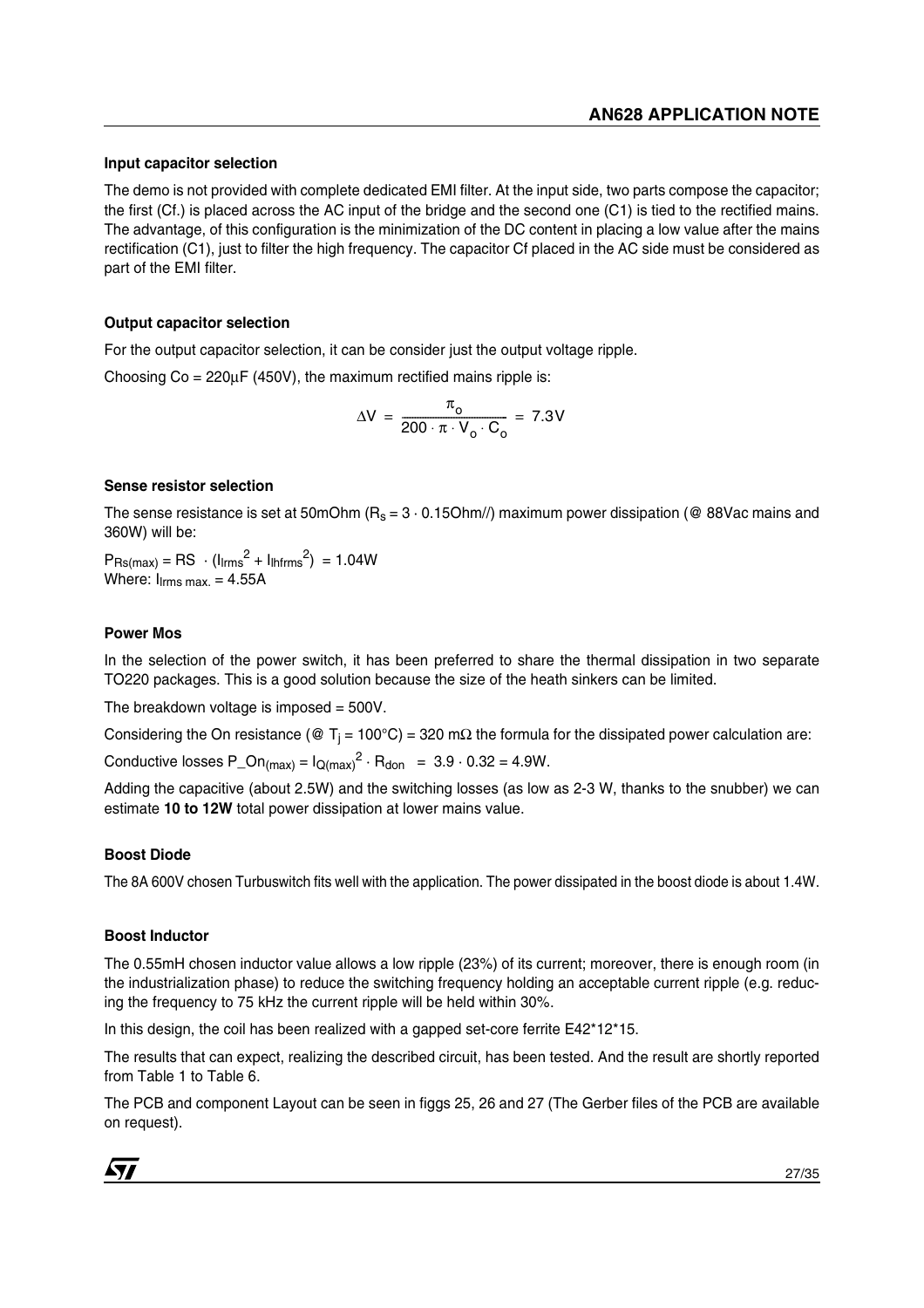

# **Figure 25. Component Layout (Dimensions 88 x 150mm)**

**Figure 26. P.C.B. Component Side (Dimensions 88 x 150mm)**

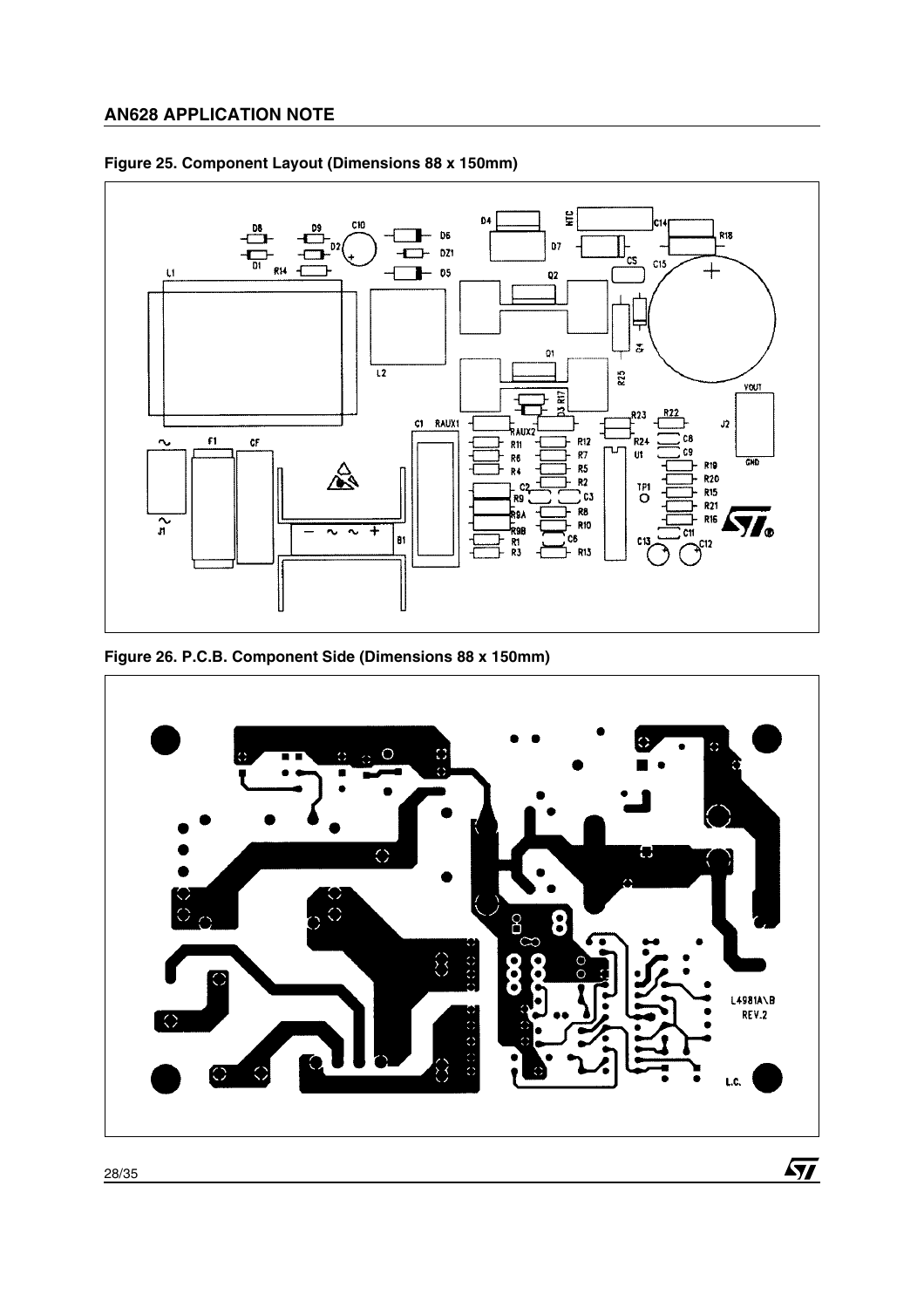



### **DEMO BOARD TEST RESULTS**

### **Table 1. Maximum power range at 110Vac**

| V <sub>mains</sub> | Pout | Vout      | $P_{in}$ | THD  | PF    | Eff. |
|--------------------|------|-----------|----------|------|-------|------|
| 88Vac              | 403W | $401$ Vdc | 433W     | 5.1% | 0.998 | .93  |
| 110Vac $(*)$       | 407W | $403$ Vdc | 431W     | 2.2% | 0.999 | .945 |
| 132Vac             | 409W | 404Vdc    | 430W     | 2.7% | 0.999 | .95  |

(\*) Most significant losses balance at maximum power (110Vmains):

- $-$  Power-mos (Q1+Q2) dissipated power = 9.6W.
- $-$  Bridge (B1) dissipated power = 6.3W.
- $-$  Boost turbo-diode (D4) dissipated power = 1.6W.
- $-$  Boost inductor L1 = 2W
- $-$  Aux. Inductor L2 = 1.6W.
- $-$  NTC dissipated power = 1.1W.
- $-$  Snubber = 1.4W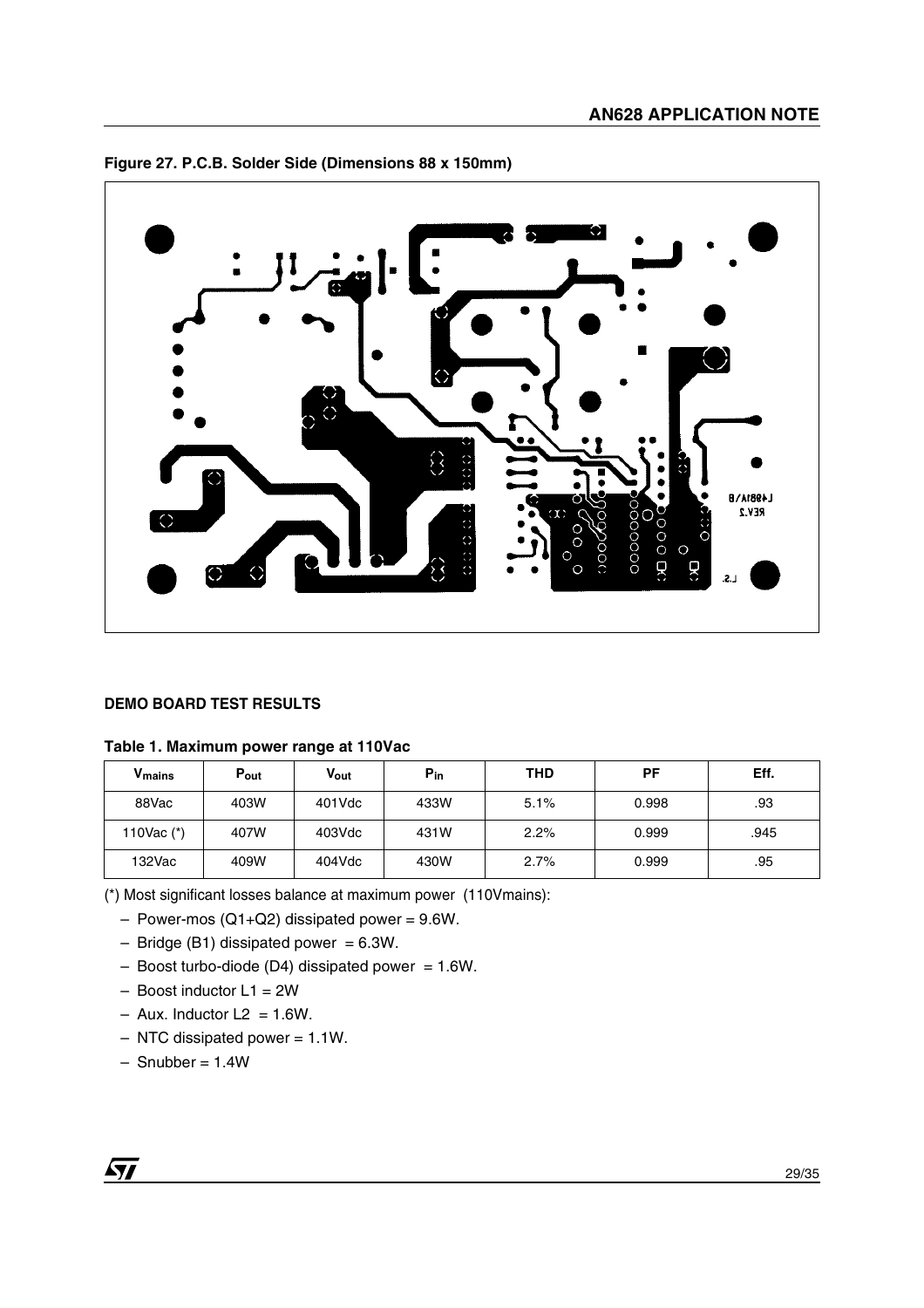| V <sub>mains</sub> | $P_{\text{out}}$ | Vout      | $P_{in}$ | THD  | РF    | Eff. |
|--------------------|------------------|-----------|----------|------|-------|------|
| 176Vac             | 415W             | 407Vdc    | 430W     | 4.2% | 0.997 | .965 |
| 220Vac (*)         | 417W             | $408$ Vdc | 431W     | 5.8% | 0.994 | .967 |
| 264Vac             | 419W             | $409$ Vdc | 431W     | 7.4% | 0.989 | .972 |

#### **Table 2. Maximum power range at 220Vac**

(\*) Most significant losses balance at maximum power (220Vmains):

 $-$  Power-mos (Q1+Q2) dissipated power = 7.1W.

- $-$  Bridge (B1) dissipated power = 4W.
- $-$  Boost turbo-diode (D4) dissipated power = 1.3W.
- $-$  Boost inductor  $L1 = .6W$
- $-$  Aux. Inductor L2 = 0.9W.
- $-$  NTC dissipated power  $= 0.8W$ .
- $-$  Snubber =  $0.9W$

#### **Table 3. Nominal power range at 110Vac**

| V <sub>mains</sub> | $P_{\text{out}}$ | Vout      | $P_{in}$ | THD  | PF    | Eff. |
|--------------------|------------------|-----------|----------|------|-------|------|
| 88Vac              | 366W             | 404Vdc    | 397W     | 5%   | 0.998 | .92  |
| 110Vac (*)         | 370W             | $406$ Vdc | 395W     | 2.2% | 0.999 | .94  |
| 132Vac             | 372W             | 407Vdc    | 394W     | 3%   | 0.999 | .945 |

(\*) Most significant losses balance at nominal power (110Vmains):

- $-$  Power-mos (Q1+Q2) dissipated power = 9.3W.
- $-$  Bridge (B1) dissipated power = 5.7W.
- $-$  Boost turbo-diode (D4) dissipated power = 1.5W.
- $-$  Boost inductor  $L1 = 1.8W$
- $-$  Aux. Inductor L2 = 1.35W.
- $-$  NTC dissipated power = 1W.
- $-$  Snubber = 1.2W

#### **Table 4. Nominal power range at 220Vac**

| V <sub>mains</sub> | Pout | Vout   | $P_{in}$ | THD  | РF    | Eff. |
|--------------------|------|--------|----------|------|-------|------|
| 176Vac             | 378W | 410Vdc | 394W     | 4.7% | 0.997 | .959 |
| 220Vac $(*)$       | 381W | 412Vdc | 395W     | 6.4% | 0.993 | .964 |
| 264Vac             | 381W | 412Vdc | 395W     | 8.1% | 0.987 | .964 |

(\*) Most significant losses balance at nominal power (220Vmains):

– Power-mos  $(Q1+Q2)$  dissipated power = 6.9W.

 $-$  Bridge (B1) dissipated power = 3.5W.

- $-$  Boost turbo-diode (D4) dissipated power = 1.3W.
- $-$  Boost inductor  $L1 = 0.5W$
- $-$  Aux. Inductor L2 = 0.83W.
- $-$  NTC dissipated power = 0.8W.
- Snubber = .8W

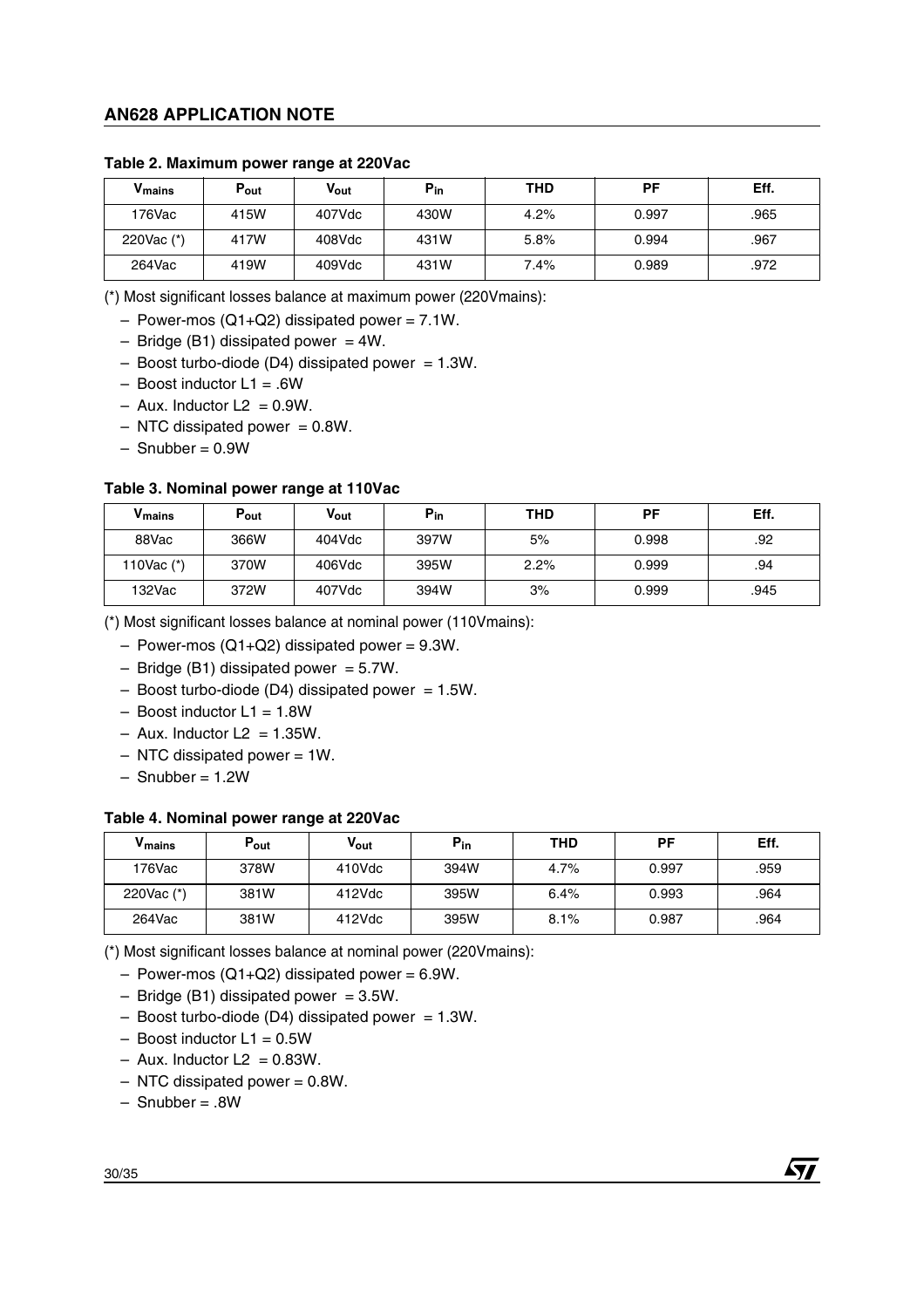**Table 5. Half power range at 110Vac**

| V <sub>mains</sub> | Pout | Vout    | $P_{in}$ | <b>THD</b> | PF    | Eff. |
|--------------------|------|---------|----------|------------|-------|------|
| 88Vac              | 219W | 420Vdc  | 239W     | 2.4%       | 0.999 | .916 |
| 110Vac $(*)$       | 220W | 421 Vdc | 238W     | 3.6%       | 0.999 | .925 |
| 132Vac             | 222W | 423Vdc  | 237W     | 2.7%       | 0.999 | .937 |

(\*) Most significant losses balance at half power (110Vmains):

- $-$  Power-mos (Q1+Q2) dissipated power = 7.5W.
- $-$  Bridge (B1) dissipated power = 3.7W.
- $-$  Boost turbo-diode (D4) dissipated power = 1.1W.
- $-$  Boost inductor  $L1 = 1.3W$
- $-$  Aux. Inductor L2 = 0.95W.
- $-$  NTC dissipated power = 0.7W.
- $-$  Snubber = 1W

#### **Table 6. Half power range at 220Vac**

| V <sub>mains</sub> | Pout | Vout   | $P_{in}$ | <b>THD</b> | РF    | Eff. |
|--------------------|------|--------|----------|------------|-------|------|
| 176Vac             | 223W | 424Vdc | 236W     | 8%         | 0.993 | .945 |
| 220Vac $(*)$       | 223W | 424Vdc | 235W     | 10.5%      | 0.994 | .949 |
| 264Vac             | 223W | 424Vdc | 235W     | 15%        | 0.978 | .95  |

(\*) Most significant losses balance at half power (220Vmains):

- $-$  Power-mos (Q1+Q2) dissipated power = 5.64W.
- $-$  Bridge (B1) dissipated power = 1.9W.
- $-$  Boost turbo-diode (D4) dissipated power = 0.88W.
- Boost inductor L1 = .5W
- $-$  Aux. Inductor L2 = 0.6W.
- $-$  NTC dissipated power = 0.52W.
- $-$  Snubber = 0.7W

#### **Significant waveforms**

Since the described application is provided with a "magnetic snubber circuitry", it is of some interest to have a look at some switching waveform.

In figure 28, it is depicted the power drain voltage and the current measured in L2 (aux. Inductor) .

To be observed the "delay effect" of the current and the control of its slope. In fact, this circuitry allows to hardly reducing the Voltage-Current power crossing and the ramp rate of the drain current, reducing in this way the power dissipated inside the switch and the high frequency contents of the switching.

In figure 29, it is shown both the switching edge and pointed the recovery charge due to the boost diode and the effect of the Voltage Clamp (D7, C14, R18).

In figure 30, the switch-off edge is magnified and pointed out the effect of the RCD snubber to ground (Cs, Q4 R25) limiting the dV/dt and the above-mentioned Voltage Clamp.

Finally, in figure 31, it is shown and pointed, in the reverse recovery region, the demagnetization effect of the D5+D6 and its control on the second slope of the recovery itself.

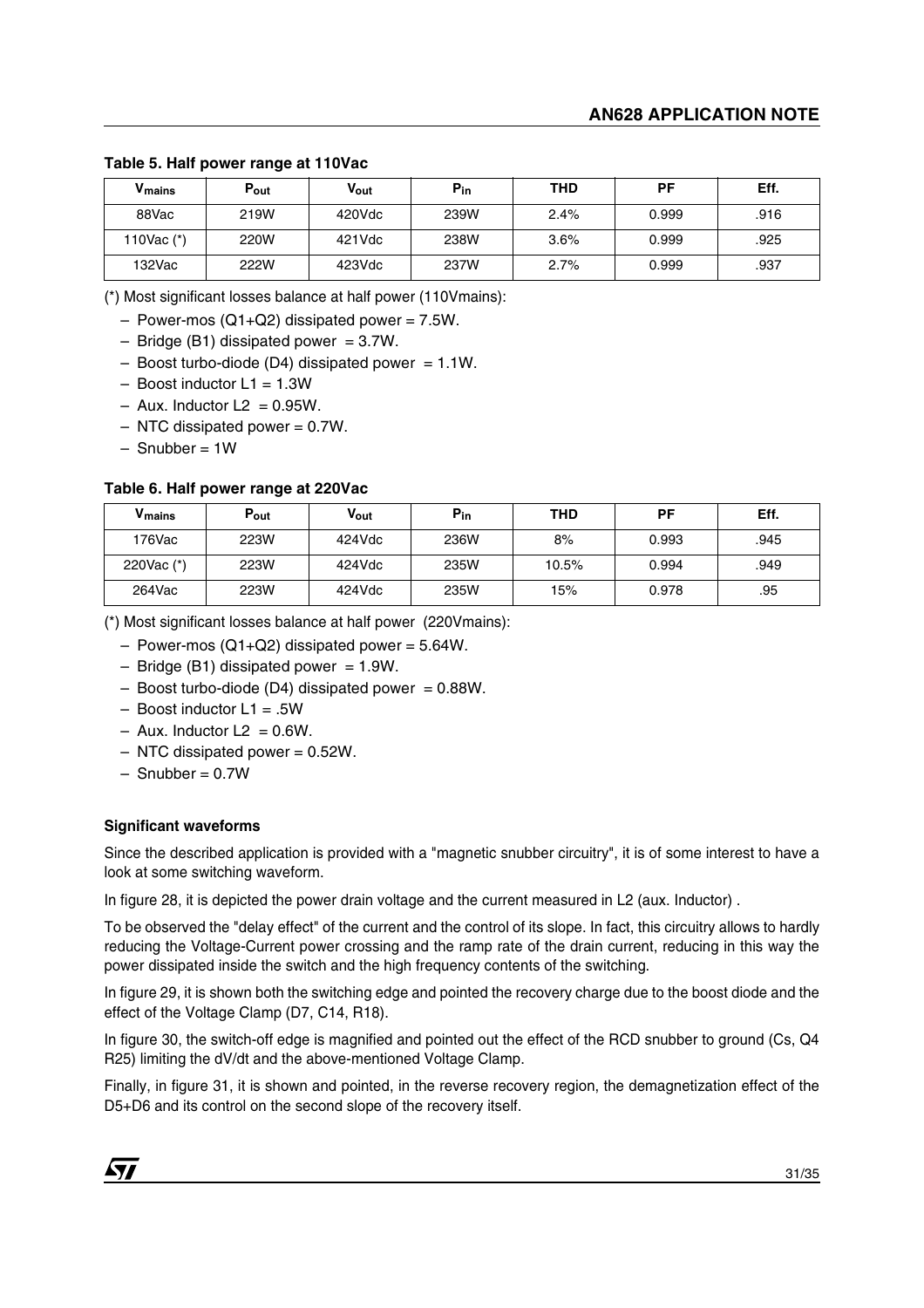### **Figure 28.**







### **Figure 30.**







*ST* 

### **Miscellaneous:**

The 360W Demo Board is replacing a previous 200W version. It is possible to order this tool quoting the order code EVAL4981A. The board comes with a CDROM containing the inherent documentation and a special program dedicated to the ST PFC controllers (L4981 and L6561) that make it easy the design of these applications.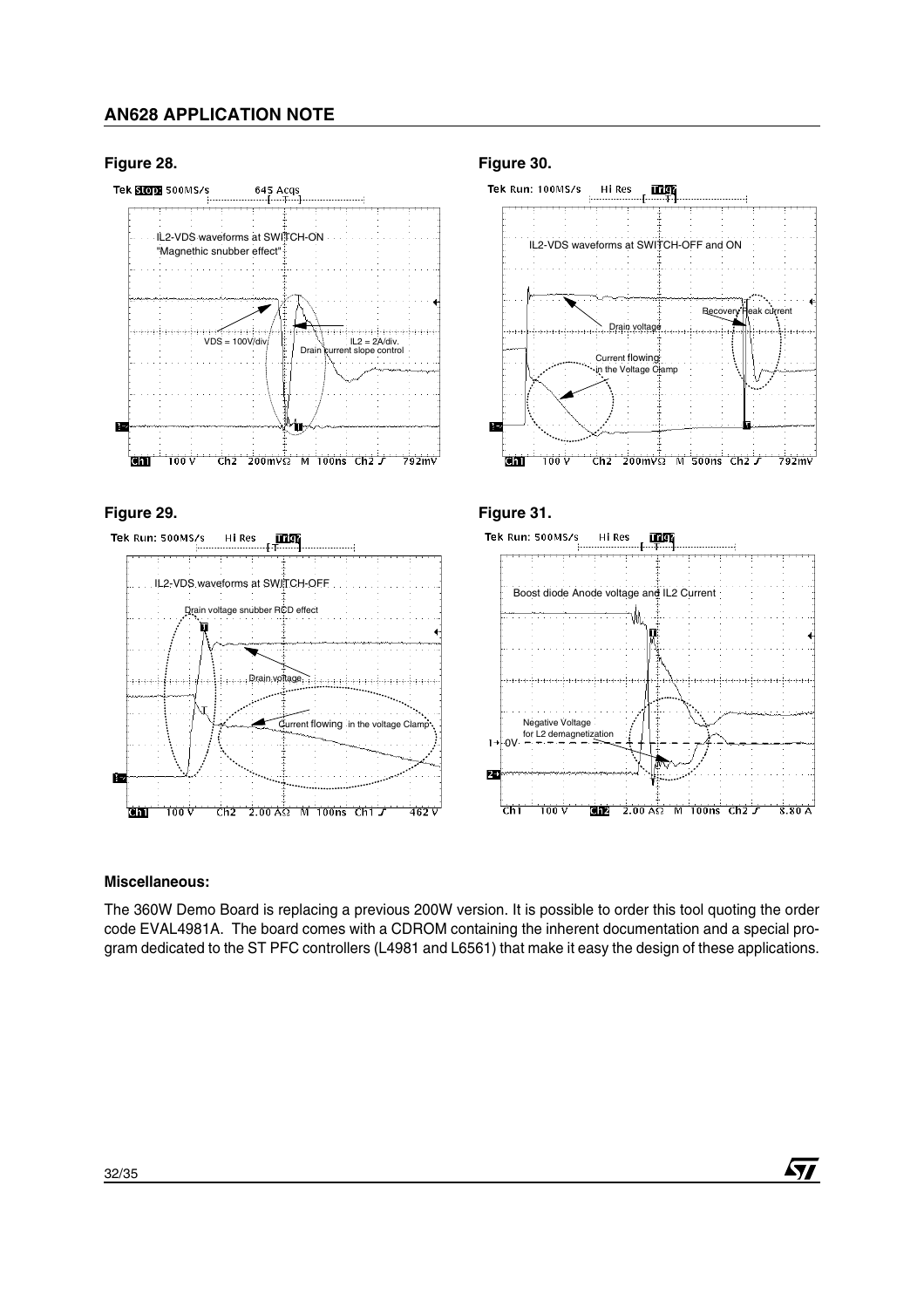# **APPENDIX A**

### **LFF (pin 6) Function.**

Since in Power Factor applications the Error Amp. compensation network has to filter the mains frequency contents, in order to reduce harmonic distortions, the crossover frequency of the loop gain must be low. This involves a poor load transient response.

An additional function (LFF) is available in L4981A/B devices. It is expecially suitable to modify the multiplier output current, proportionally to the load, in order to improve the system response bypassing the E/A.The control is working with VLFF voltage between 2V and 5.1V.

In fig. 32 is shown an application example to explain this function. An external OP-AMP has been used to get the suitable signal voltage avoiding sense resistor (R1) power dissipation.

In the real application the sense resistor is often replaced by sense transformer.

### **Figure 32. Application example**



### **Design criteria:**

It is avisable to ensure a minimum VLFF  $\cong$  2V at the minimum output current. Since the OP-AMP (LM258) Vol = 0.7V (@ 1mA), to get the minimum voltage at VLFF, 1.3V has to be added. A resistor devider tied to the reference voltage (pin 11 of the controller) shifts the output of the OP-AMP.

therefore 1.3V =  $\frac{(5.1V - 0.7V)}{R3 + 3.6k\Omega}$  · R3  $\Rightarrow$  R3 = 1.3kΩ

The OP-AMP supply voltage is the same used for PFC controller ( $V_{CC}$ ) and its gain if fixed in order to produce  $V_O = 5.1V$  at the maximum load ( $I_O$  max).

$$
V_{\text{O}} = R1 \cdot I_{\text{Omax}} \cdot \left(1 + \frac{R2}{10k}\right) = 5.1V
$$

E.g. for  $I_{\text{Omax}} = 3A$ . R1 = 0.1 $\Omega$  - 1W R2 is roughly 160K $\Omega$ .

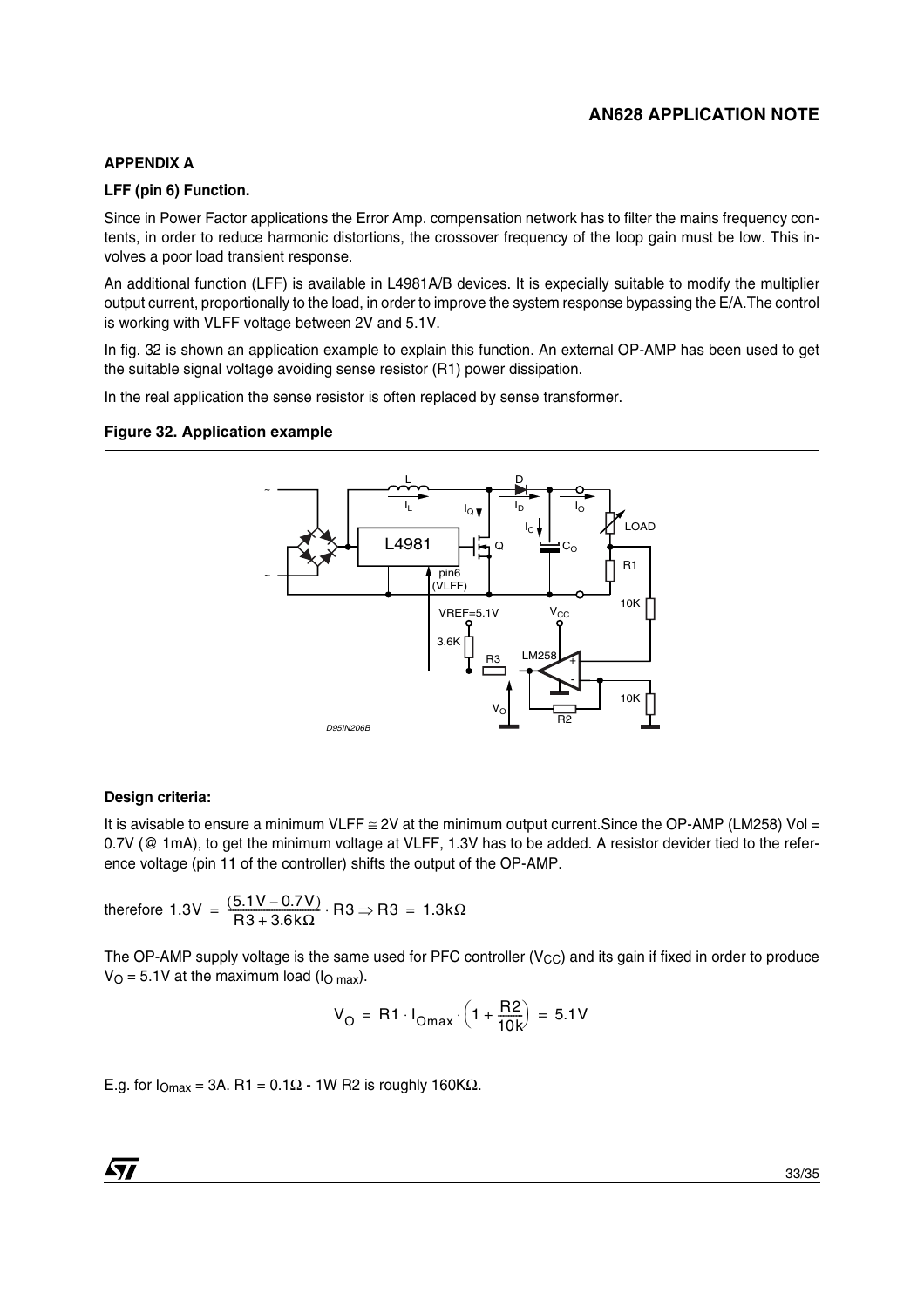### **APPENDIX B**

### **Disable**

Sometimes it is useful to disable the controller. For example, in a complete system in which a PWM regulator follows the PFC stage, at low output power it is advantageous to shutdown the PFC section to improve the overall system efficiency (stand-by / sleep mode). Likewise most of controllers, one way to do this (using L4981A/ B), is pulling down either the Soft-Start or the E/A output pin . In addition the L4981A/B can be disabled grounding the P-UVLO (pin 15) see fig 33.The P-UVLO function has been designed to program the supply thresholds by means of an external divider (see application note for details) but it can be effectively used for this purpose forcing a voltage below the internal reference (1.28V).Besides turning off the driver output stage this method puts the controller in "before start-up" condition and gives the advantage of minimizing the supply consumption of the IC.

### **Figure 33.**



*ST*